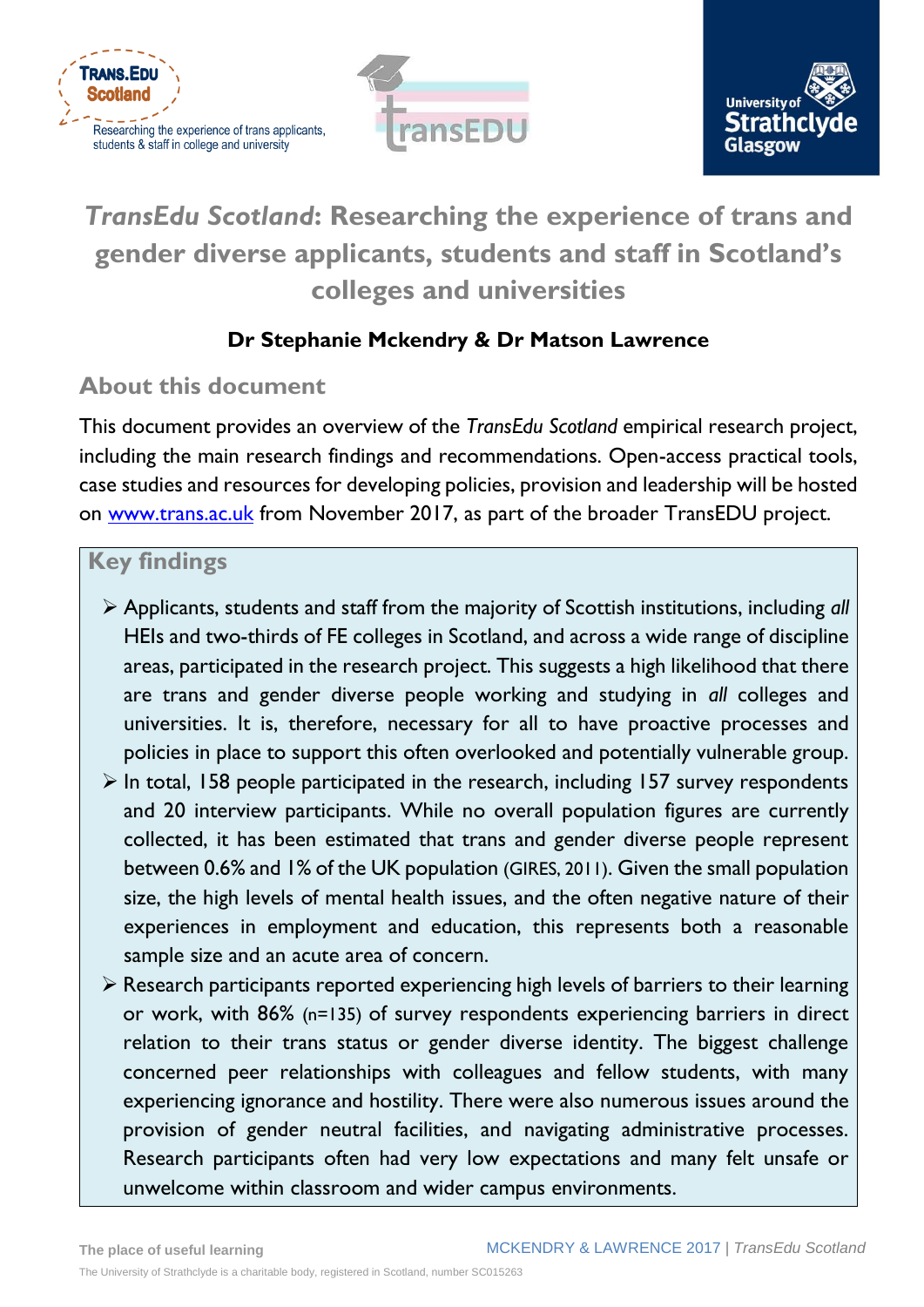- $\triangleright$  The survey indicated that 35% (n=44) of survey respondents had withdrawn from a course at college or university before completion. 24% (n=27) of those answering the survey from a university perspective had withdrawn – this is a higher proportion than general withdrawal rates for undergraduate study in Scotland, which was 7.9% in 2014/15. Nearly half of those answering from a college perspective had left their course before completion (n=17). The most common reason given for both withdrawal from study and extended absences from study or work was mental health issues (57%; n=33). Almost half of all survey respondents (45%; n=55) declared a disability or long-term health condition.
- $\triangleright$  Disclosure of trans status to institutions, such as for the purpose of seeking advice or support, emerged as significant issue. The survey indicated that 23% (n=29) of students and staff feel entirely unable to speak to their institution about matters relating to their trans status, with a further 33% (n=41) feeling only 'a little' able to do so.
- While some trans and gender diverse people within the further and higher education sectors felt willing and able to champion their cause – providing expertise, knowledge and awareness raising activities – many more did not. The majority of those interviewed expressed frustration at the expectations placed upon them to educate peers, colleagues and institutions. It is vital that support becomes embedded within colleges and universities, with allies willing to proactively develop provision and champion trans equality and inclusion.
- There is generally a very low level of awareness amongst staff and students around trans and gender diverse identities and experiences. This contributes to the sense of isolation and hostility described by many research participants. The sector must engage in sustained and committed programmes of trans awareness education, dialogue and celebration.
- A trans-aware named contact at each institution would be an effective way of providing accessible information and support to applicants, students and staff.

### **Background**

There is increasing evidence to suggest that trans people face significant levels of harassment and bullying within education. According to the Equality Challenge Unit (ECU, 2009) almost a quarter of trans students felt bullied or discriminated against since starting university and 23% of trans staff felt they had been denied a promotion as a result of their trans status. NUS research (2014) suggests that trans and gender diverse students are more likely to face harassment, bullying and assault than their cisgender lesbian, gay and bisexual peers, with only 20% feeling completely safe on campus and almost 50% having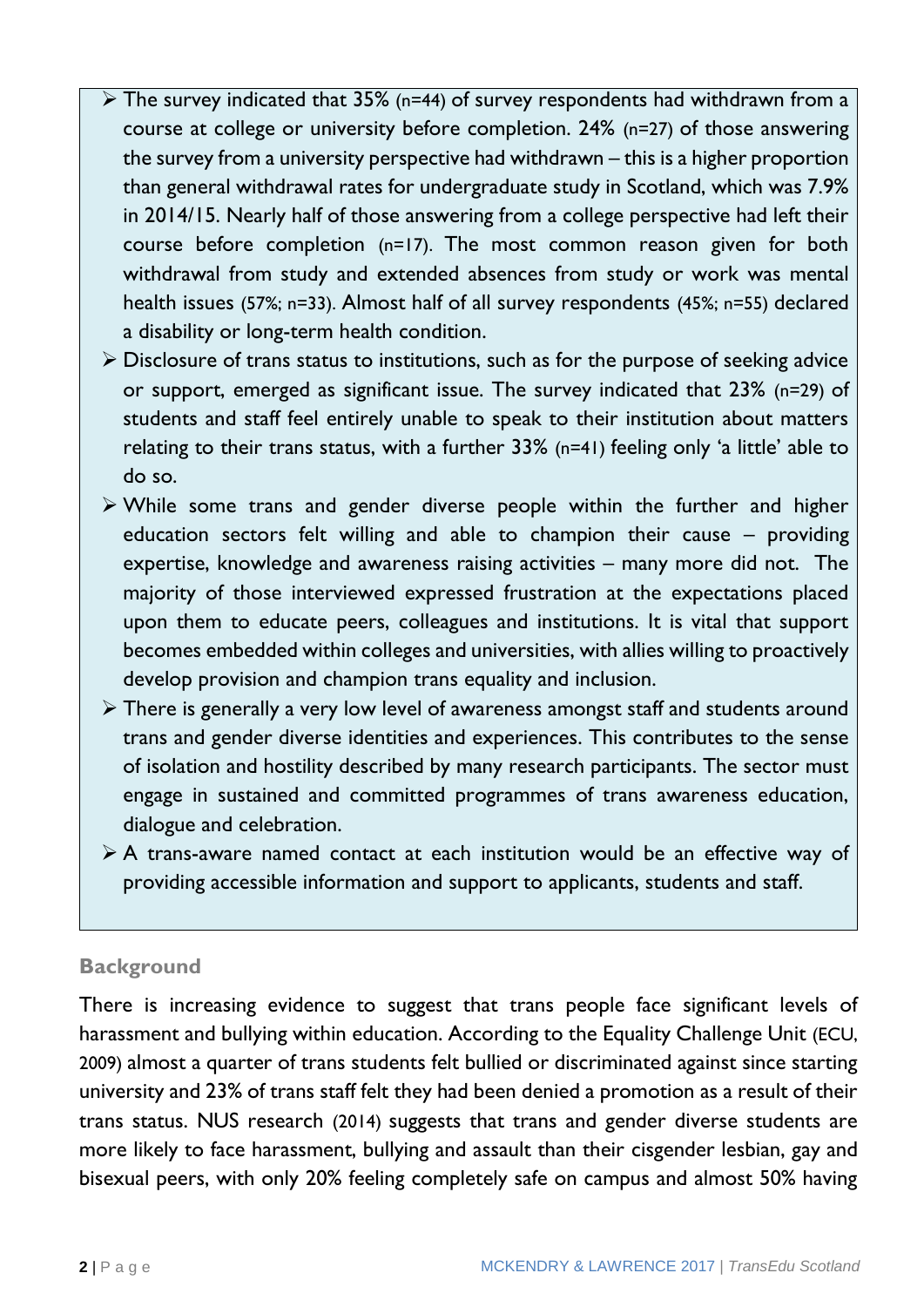seriously considered leaving their course. A 2016 report by the UK Parliament's Women and Equalities Committee stated that about half of young trans people and a third of trans adults attempt suicide (see McNeill *et al* 2012). The Committee argued that 'the levels of bullying and harassment experienced by trans students in further and higher education are unacceptable'**.** More recently, Stonewall's *School Report 2017*, whilst primarily concerned with the experiences of LGBT young people in schools, paints a picture of hostility and much increased levels of suicidality and self-harming behaviours among young trans people compared to the general population.

While there is growing recognition within the further and higher education sectors of the potential challenges and barriers trans and gender diverse people face, there remains a dearth of empirical evidence to inform leadership and the development of provision, particularly in Scotland. The *TransEdu Scotland* research was commissioned to address this lacuna, in order to provide empirical evidence for development in the Scottish sector. There is no evidence to suggest that the HE and FE sectors are performing worse than other sectors in terms of trans equality and inclusion, as previous research also points to endemic issues in employment, healthcare, and service provision. The HE and FE sectors are, however, uniquely positioned to continue to drive change and champion the rights of trans and gender diverse people within and beyond their campus communities.

# **About the research**

This project was undertaken by Dr Stephanie Mckendry and Dr Matson Lawrence, with support from the Widening Access and Equality & Diversity teams, at the University of Strathclyde in Glasgow. The research was carried out between July 2016 and June 2017, and was funded by the Scottish Funding Council. It aimed to examine the experiences of, and current provision for, trans and gender diverse applicants, students and staff in Further and Higher Education across Scotland. The purpose of this research was to provide empirical evidence to inform the fulfilment of institutional statutory and ethical obligations, and to build an evidence base to underpin institutional Gender Action Plans, Equality Impact Assessments, Athena SWAN applications, and safeguarding strategies.

### **Research questions**

- 1. What barriers are faced by trans applicants, students and staff in the Scottish FE and HE sectors?
- 2. What are the support needs of trans applicants, students and staff in Scottish FE and HE institutions?
- 3. What monitoring practices, guidance and support protocols pertaining to trans people do Scottish FE and HE institutions currently have in place?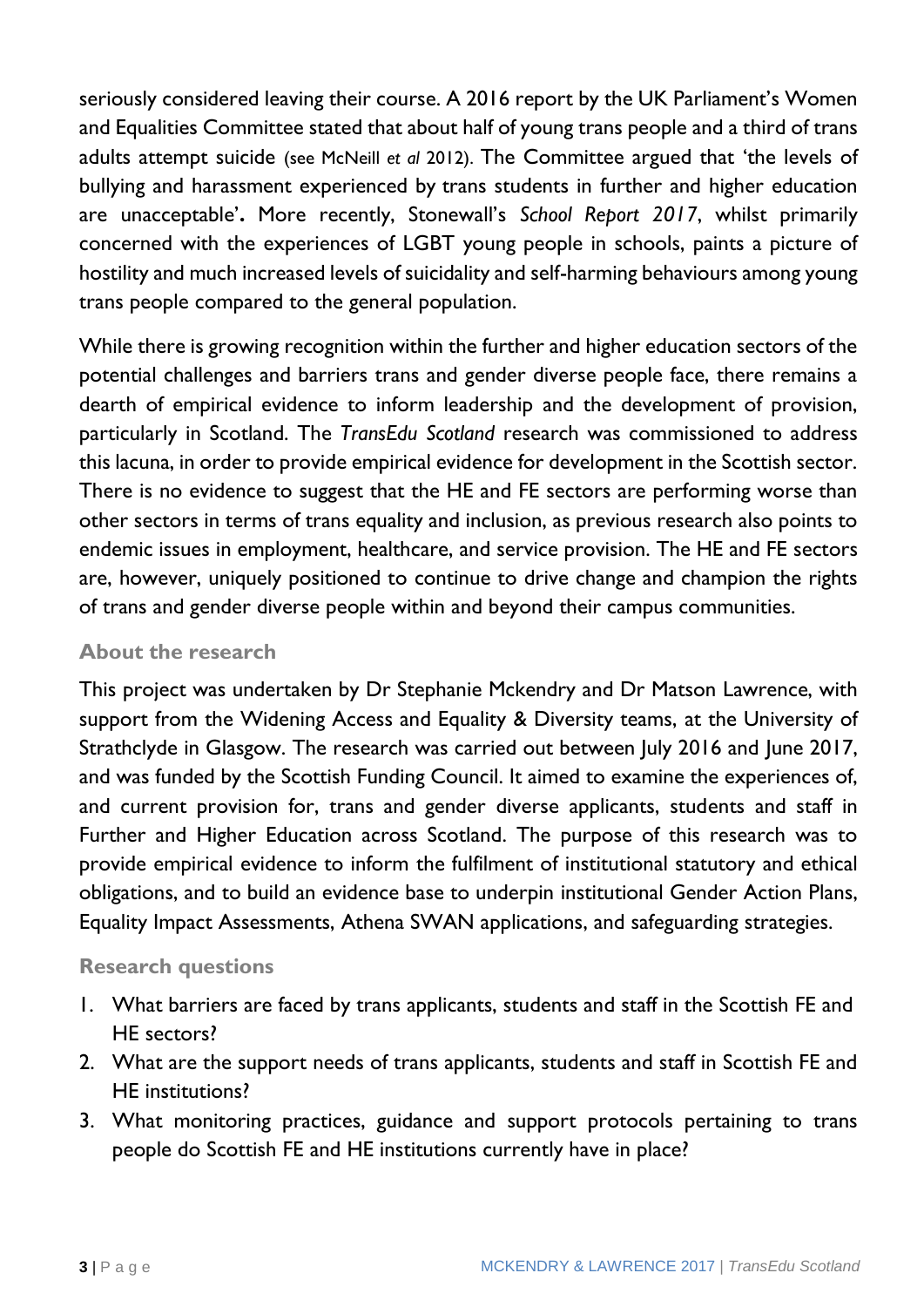# **Definitions**

**Trans** is an umbrella term used to denote people whose gender identity differs from the gender and sex they were assigned at birth. This can include (trans) women, (trans) men, and non-binary and other gender diverse people. Trans people may make, or have made, social and / or physical changes to more closely align to their gender identity.

The term **gender diverse** can denote people who experience their gender identity as outside of the binary of man and woman, including non-binary, genderqueer, agender, and dual role people. We use this term in addition to 'trans' because not all those who have diverse gender identities use 'trans' to describe themselves. This term is also useful for those who are questioning or unsure about their gender identity.

Trans and gender diverse people are protected under the **Equality Act 2010**, currently through the protected characteristic of 'gender reassignment'. The Act proscribes both direct and indirect discrimination on the basis of a person's trans status, including in education, employment, housing, and the provision of services.

# **Methodology**

The project utilised an action research methodology to allow for an iterative and responsive research strategy, as well as the production of highly practical research outputs. In addition to being methodologically eclectic, action research is reflective and applied, involving an ongoing cyclical process of planning, acting, observing and reflecting (Coghlan & Brannick, 2009). As a methodology it is has been utilised effectively in researching and enhancing student support within higher education (Hodgson *et al*, 2008; Mckendry, 2012).

The project had three distinct strands:

- **1. Empirical research investigating the experiences of trans and gender diverse applicants, students and staff.** This consisted of an online survey for completion by self-identified trans and gender diverse people who were prospective, current and recent applicants, students and staff at colleges and universities in Scotland. The survey was promoted through social media, via institutions, Students' Associations and staff networks, and through relevant third sector organisations<sup>1</sup>. Follow-up in-depth, semi-structured qualitative interviews were conducted with all individuals who expressed an interest.
- **2. Documentary analysis and mapping of current practice within Scottish HEIs and colleges.** This consisted of questionnaires, interviews and engagement events with Equality and Diversity and related staff from across the sector, to

<sup>-</sup><sup>1</sup> See Appendix 1 (Page 23) for details of the third sector organisations who assisted with participant recruitment.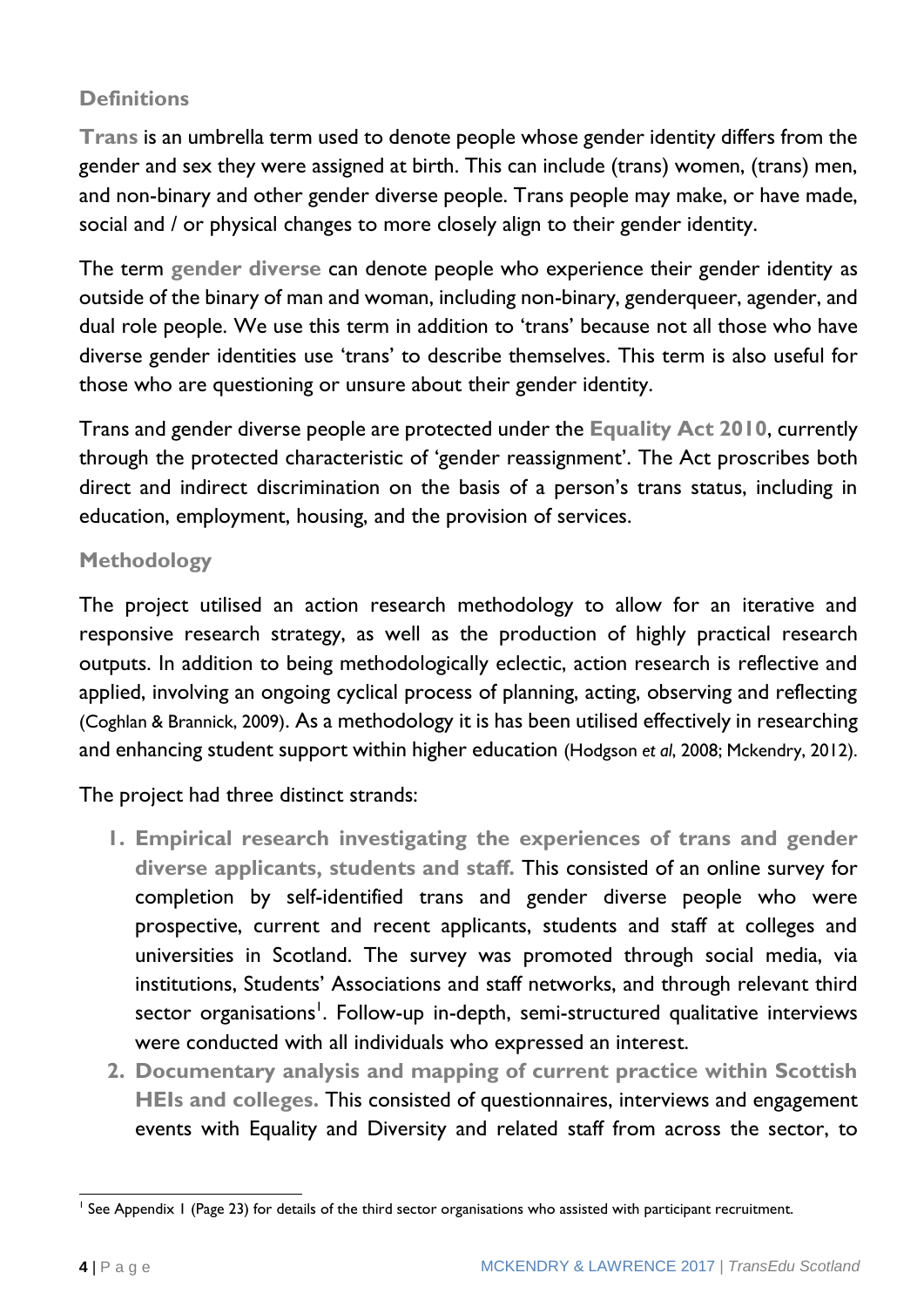inform wider understanding of the current policy field, alongside the collection of best practice case studies.

**3. Development of practical resources to empower institutions to develop their policies and activities, alongside a peer support Community of Practice**. The [www.trans.ac.uk](http://www.trans.ac.uk/) website will launch in November 2017 and will host open access, reusable resources to support institutions in developing provision and meeting the research recommendations. See pages 21-22 for full details of dissemination events and activities during the course of the project.

# **Findings: survey findings**

A total of 157 participants completed the online survey, after partial completions were removed<sup>2</sup>. Importantly, responses were received from applicants, students and staff from 28 out of the 33 institutions in Scotland, and there were responses from people studying or applying to study at every Higher Education Institution in Scotland. Respondents represented a wide range of disciplines – including high demand professions such as Medicine – and at every level of study, from National 5s and Highers through to Doctorate level. Over 90% (n=137) of respondents were prospective, current and previous students. There were also responses from staff working in a range of roles or planning for careers in colleges and universities. Overall, 71% (n=111) of respondents were engaged in the university sector, 22% (n=35) in college, and 7% (n=11) in both.

# **Characteristics of respondents**

The online survey and subsequent interviews drew on the experiences of a diverse range of people. The demographic profile / characteristics of participants are set out below:

- **Age:** Respondents ranged in age from 16 to 60. The largest group (71%, n=88) were in the 16-25 age category: 22% (n=27) of participants were aged 16-18, 25% (n=31) were aged 19-21, and 24% (n=30) aged 22-25.
- **Ethnic heritage:** 93% (n=114) were white. 7% (n=9) were Black, Asian, dual heritage, or of another ethnic heritage. This is a higher proportion of respondents from BAME ethnic groups than the general Scottish population, which stood at 4% in the 2011 Scotland Census;
- **Nationality:** 89% (n=109) from UK including 64% (n=79) from Scotland;
- **Sexual identity:** Over 90% (n=113) of participants identified their sexual identity or orientation outwith heterosexual. Sexual identities included queer (28%; n=34), bisexual (16%; n=20), lesbian (8%; n=10), gay (6%; n=7), and asexual (6%; n=7)

<sup>-</sup> $2$  A number of survey questions were optional and so the total number of responses varied between questions. The number of participants – presented as "n=*x*" – has been provided alongside the percentages to provide clarity.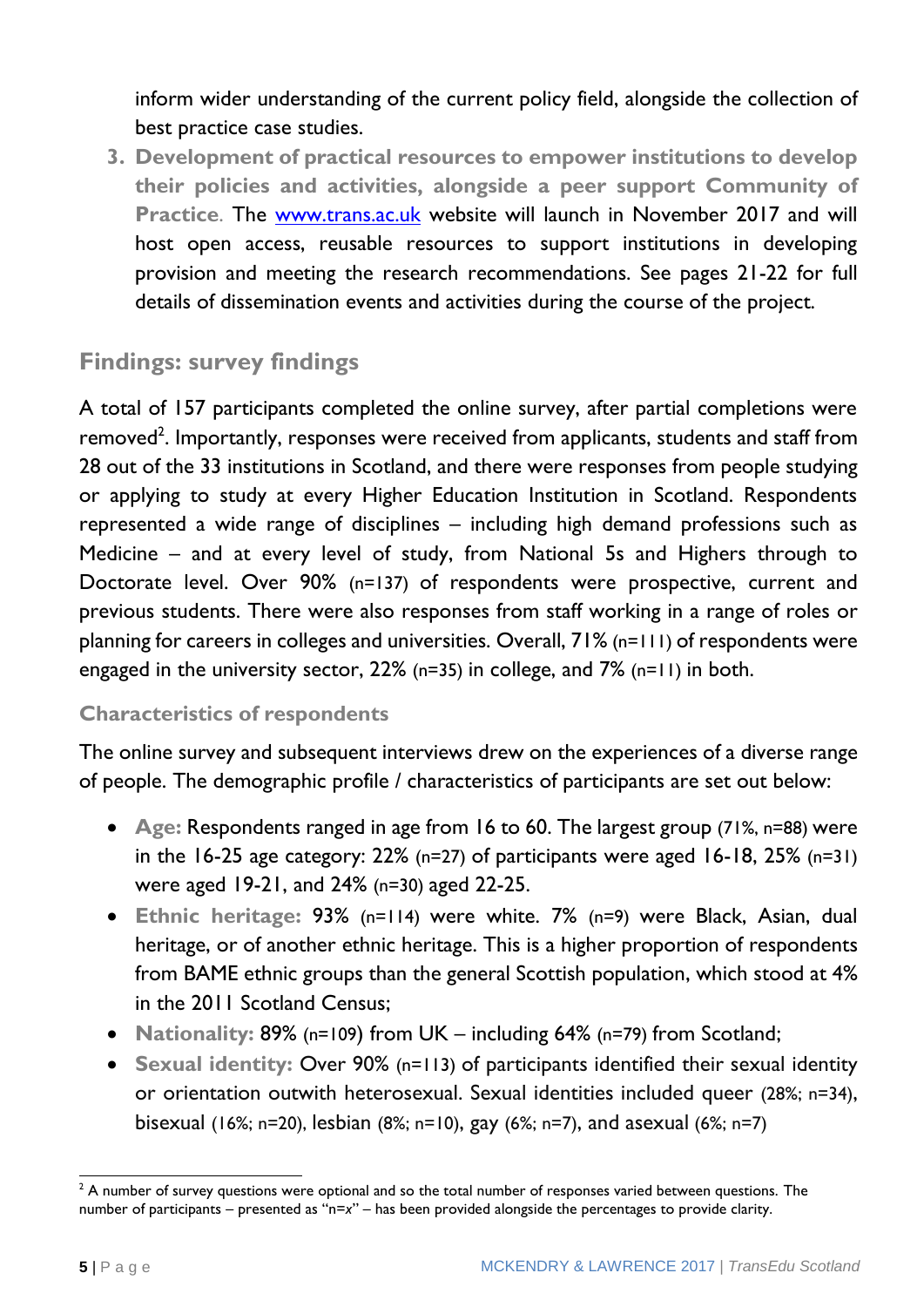- **Religion, faith and belief:** 23% (n=28) declared a religion, faith or belief. 71% (n=87) declared none;
- **Disability:** 45% (n=55) declared a disability or long term health condition. This is higher than the general Scottish population, which stands at 19%;
- **D/deaf:** A very small number identified as D/deaf;
- **Social class:** 30% (n=37) identified as working class or as being from a socioeconomically disadvantaged background;
- **Carer or care experience:** A small number of respondents were young carers or had spent time in local authority care;
- **•** Intersex: A small number of respondents identified as intersex.<sup>3</sup>

# **Gender identity**

While many survey respondents identified consistently as men (25%; n=31) or as women (21%; n=26), over one third of respondents were more appropriately located under a gender diverse umbrella, including those with non-binary (26%; n=32) and fluid or variable (12%; n=15) gender identities. Thus, support provision, training and awareness raising activities that focus solely on binary trans experiences, to the exclusion of gender diversity and non-binary identities, will be ineffective for the larger population. The below chart and table displays the range of gender identities declared by respondents:

| Gender<br><b>Identity</b>  | Number of<br>Respondents | Percentage | <b>PAR</b>     |
|----------------------------|--------------------------|------------|----------------|
| Non-binary                 | 32                       | 26%        | M              |
|                            |                          |            | 25             |
| Men                        | 31                       | 25%        |                |
| Women                      | 26                       | 21%        |                |
| Fluid /<br><b>Variable</b> | 15                       | 12%        |                |
| <b>Unsure</b>              | 8                        | 7%         |                |
| <b>None</b>                | 3                        | 2%         |                |
| Other                      | 9                        | 7%         | Non-<br>binary |



 3 'Intersex is an umbrella term used by people who are born with physical sex characteristics that do not fit stereotypical definitions of male and female. Intersex traits are natural manifestations of human bodily diversity' (United Nations, N.D.). Intersex is different to trans and gender diverse, yet an intersex person can also be trans or gender diverse.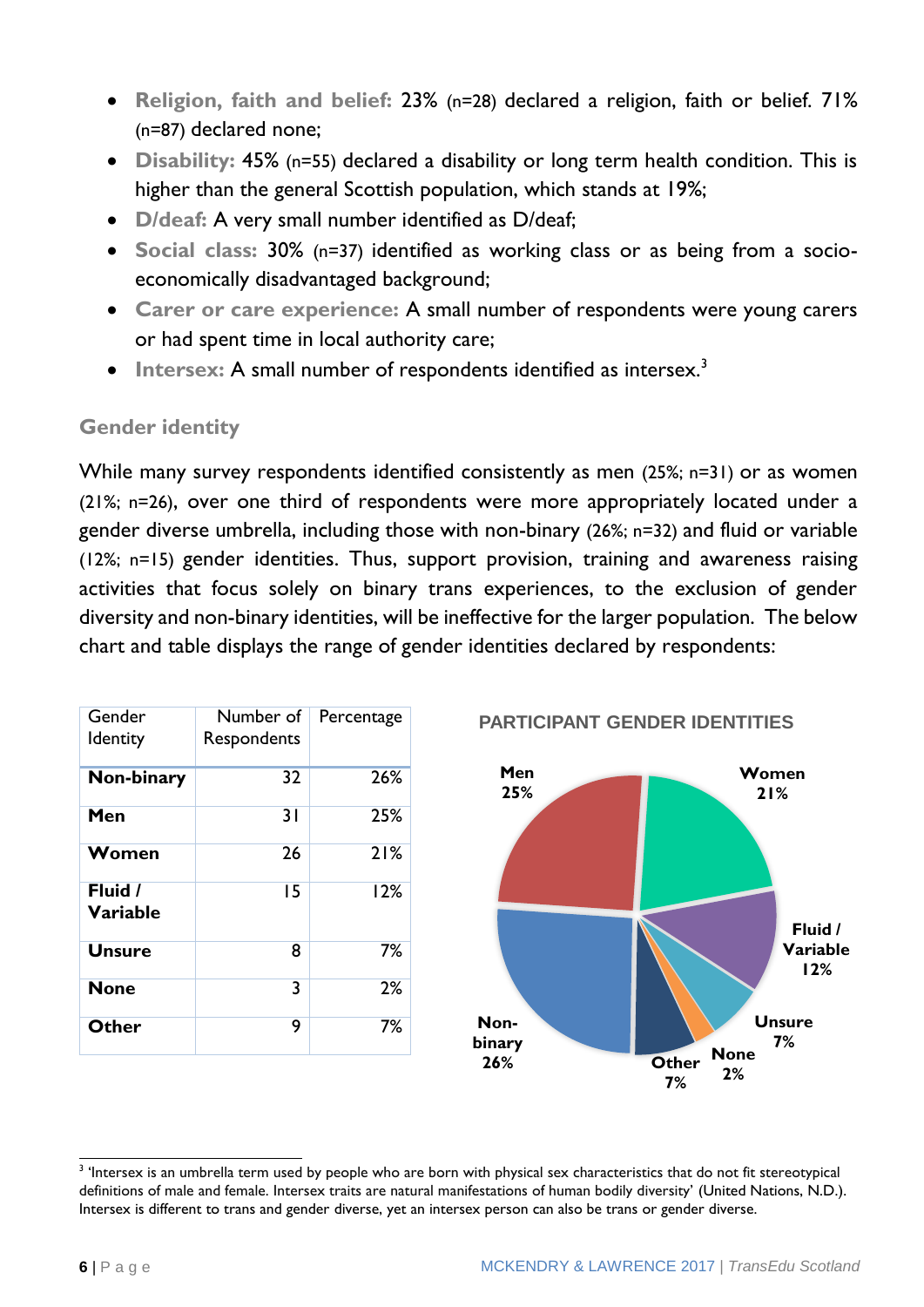# **Barriers in further and higher education**

Survey participants were asked a range of questions about their experiences of education and employment in the Scottish HE and FE sectors. If they had experienced barriers, they were asked to identify the particular areas from a selection and were also invited to contribute free-text comments to elaborate further. These contributions were a rich source of data with many participants writing extensive narratives detailing their experiences and the barriers they faced.

- 86% (n=135) of respondents had encountered barriers in study or work relating to their trans status or identity. 18% (n=28) had faced many barriers, while 37% (n=58) had faced a moderate amount, 31% (n=49) a few barriers and 14% (n=22) none at all.
- 23% (n=29) felt entirely unable to discuss matters relating to their trans status or identity with their institution and a further 33% (n=41) indicated they could discuss issues 'a little'.
- Almost 50% (n=60) did not know whether their institution had a policy to support trans people. Of those who declared that their institution had policies relating to trans people, many stated that the current policies were unspecific and inadequate, e.g. under broader Dignity and Respect policies with little specific reference to trans or gender diverse people; or policies outdated and not fit for purpose.
- Over 50% (n=65) would recommend their institution to other trans and gender diverse people. Just 6% (n=7) of respondents would categorically not recommend their institution, whilst 40% (n=48) were unsure.
- 35% (n=44) of survey respondents had withdrawn from a course at college or university before completion. 24% (n=27) of those answering the survey from a university perspective had withdrawn – this is a higher proportion than general withdrawal rates for undergraduate study in Scotland, which was 7.9% in 2014/15. Nearly half of those answering from a college perspective had left their course (n=17). Of those who completed the survey, 31% (n=39) had taken a break from their studies or employment.
- The reasons for both withdrawal and breaks included mental health issues (57%; n=33); other disability or health condition (19%; n=11); bullying or harassment (12%; n=7); prejudice or discrimination (10%; n=6); financial circumstances (10%; n=6); and accessing gender-affirming healthcare/medical transition (9%; n=5).

### **Areas in which applicants, students and staff face barriers**

Survey respondents identified barriers from a list of areas, as set out in the below graph. Beside each category / area is the percentage of survey respondents that experienced barriers in each area: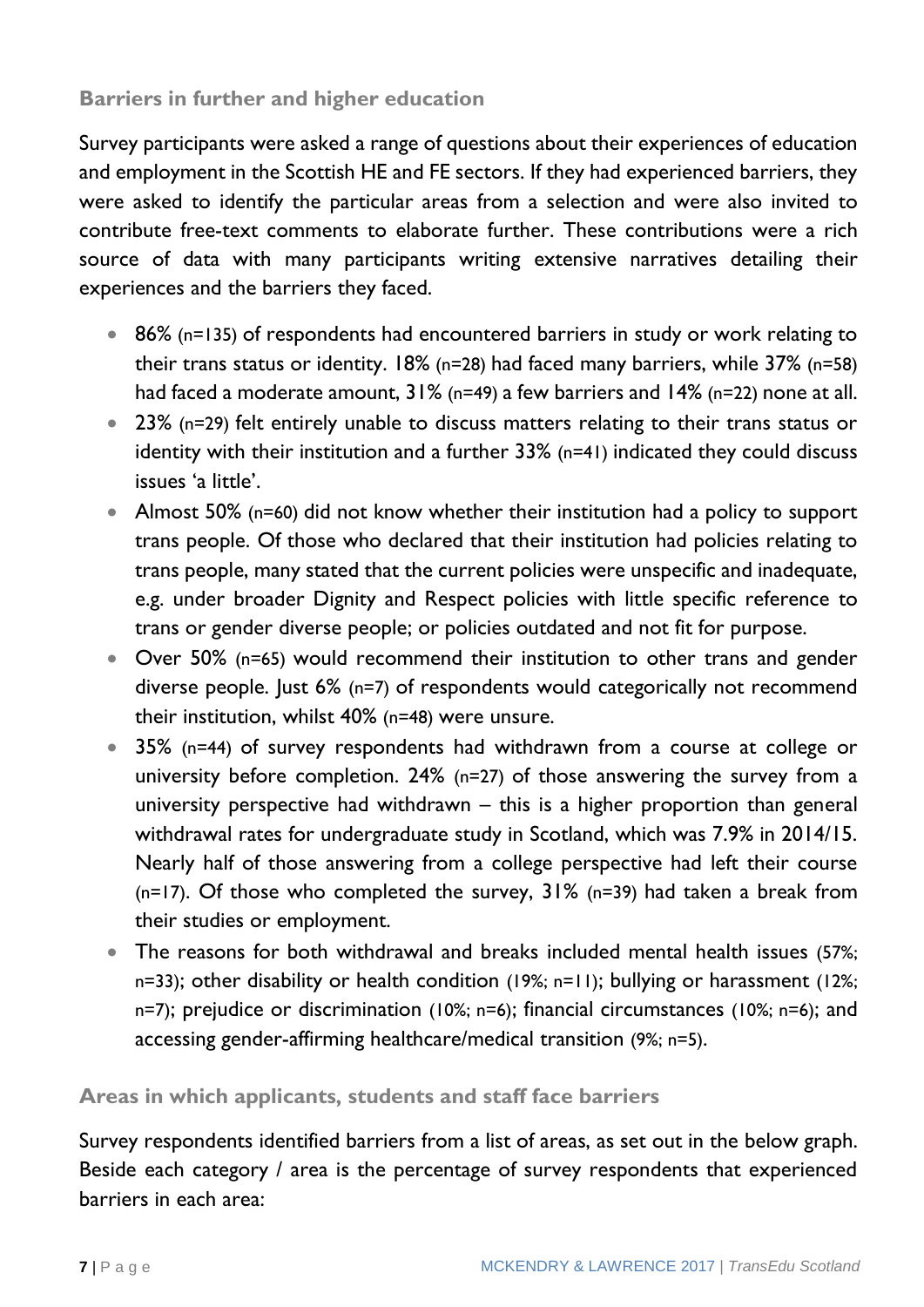

Within the free text boxes, students noted that they faced barriers in relation to their peer relationships and the attitudes of fellow students and staff towards trans people. Many described the impact of being 'misgendered', either accidentally or deliberately by both peers and staff, being 'outed' or fearing that this was likely to happen, alongside overt bullying and harassment. Many students expressed difficulties within the teaching and learning environment, especially in relation to group work and in classroom and laboratory contexts.

The lack of a third gender option for gender diverse students and staff was problematic, as was a similar dearth of gender-neutral facilities (toilets, changing rooms and student accommodation). Other barriers identified by students included the difficulties of navigating institutional systems in order to update names and gender and the fear or actuality of inadvertent 'outing' through systems and administrative issues. Finally, many students pointed towards their intersecting challenges such as mental health conditions and disabilities as further compounding the barriers they faced.

For staff and postgraduate students, one of the main barriers was in relation to professional relationships and networking. These difficulties in interpersonal associations were very similar to students' experiences – the one to one interactions so essential in both the further and higher education sectors. In particular, respondents pointed to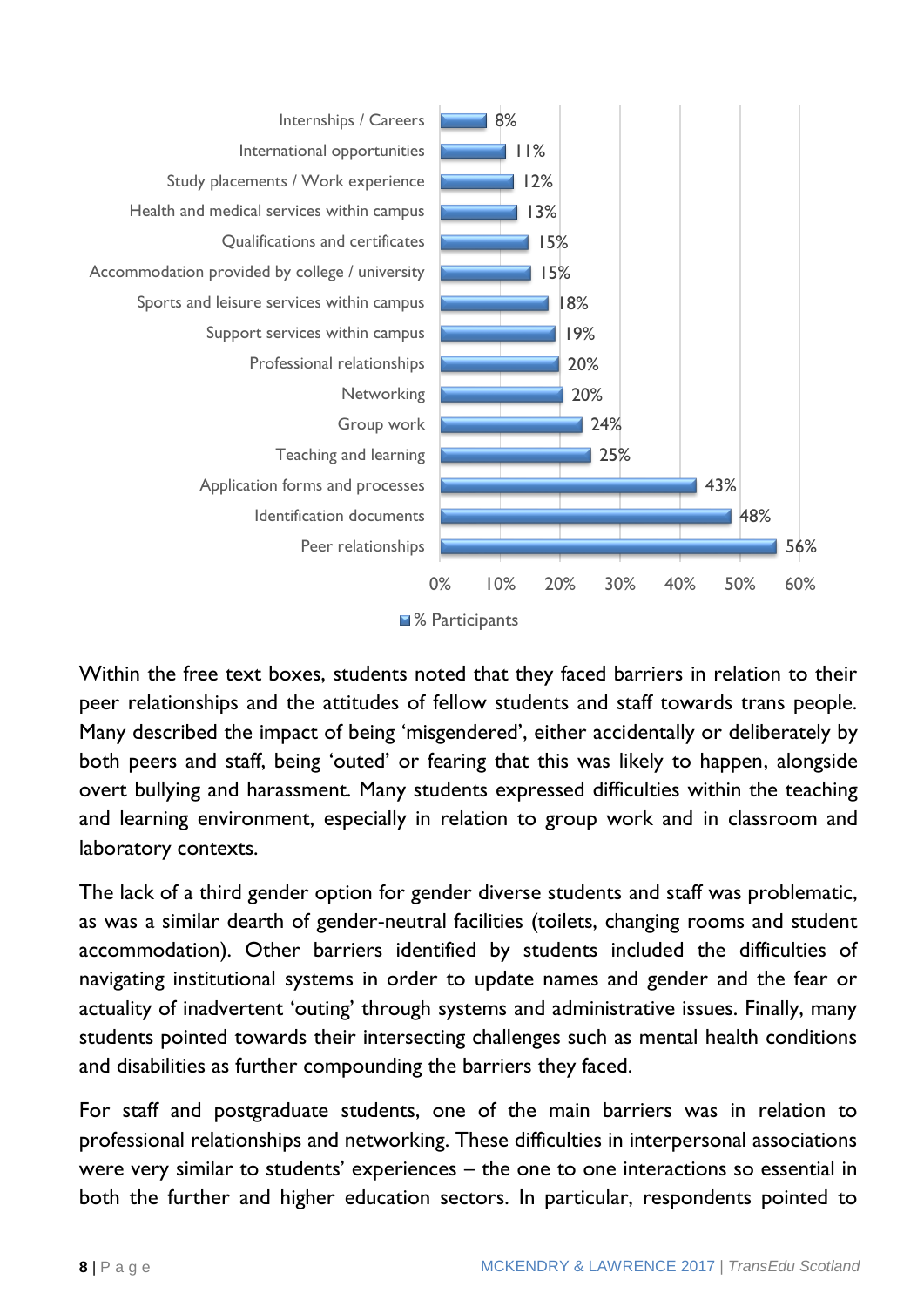bullying, harassment and prejudicial behaviour, both overt and subtle, being outed as trans to colleagues and networks and the resulting impact upon progression, mental health and wellbeing. Application processes, job interviews and induction were identified as key points of challenge, as was securing adequate leave for gender-affirming medical care. Finally, there were difficulties around publishing and work histories, particularly where names and gender had changed. In such cases, and where there was no opportunity or support to retrospectively update these details, applicants and staff had to choose to 'out' themselves or forgo recognition for academic and professional achievements. As one staff member explained: "You just end up weighing up your position: Which is more important to you – your health, your sanity or your career?" (Sophia).

## **Gender-related changes**

The survey indicated that many trans and gender diverse students and staff may embark upon social and / or physical changes – also known as 'transition' – whilst studying in or employed by colleges and universities. It is, therefore, necessary for institutions to develop proactive policies and practices for effective support and understanding. Over 40% (n=54) of respondents had made gender related changes whilst in their current course or post, with a further 12% (n=15) planning to. These changes included 'coming out' as trans or gender diverse, changing name and pronouns, officially changing name and gender on documentation, changing gender presentation, or accessing gender-affirming medical care. Just 21% (n=26) had no plans to make changes – and this may be because all desired gender-related changes had already been attained before the point of entry.

# **Accessing Gender Identity Clinics (GICs)**

Gender Identity Clinics currently deliver the NHS clinical pathway by which trans and gender diverse people can access gender-affirming medical care / medical transition in the UK, including hormone therapies and surgeries. There are four GICs in Scotland – in Glasgow, Edinburgh, Aberdeen, and Inverness. The waiting time for a first appointment at a GIC can be substantial (up to 16 months in Scotland). Survey respondents were asked about their access to GICs in order to scope what proportion may have accessed or are wanting to access gender-affirming medical care. As set out below, over 80% of respondents have had, currently have, or in future plan to access a Gender Identity Clinic:

- 32% (n=40) of respondents currently access a GIC;
- 15% (n=18) have accessed a GIC in the past;
- 12% (n=15) are currently on the waiting list to attend a GIC;
- A further 20% (n=24) want to access a GIC in the future;
- 16% (n=20) have not accessed and do not intend to access a GIC.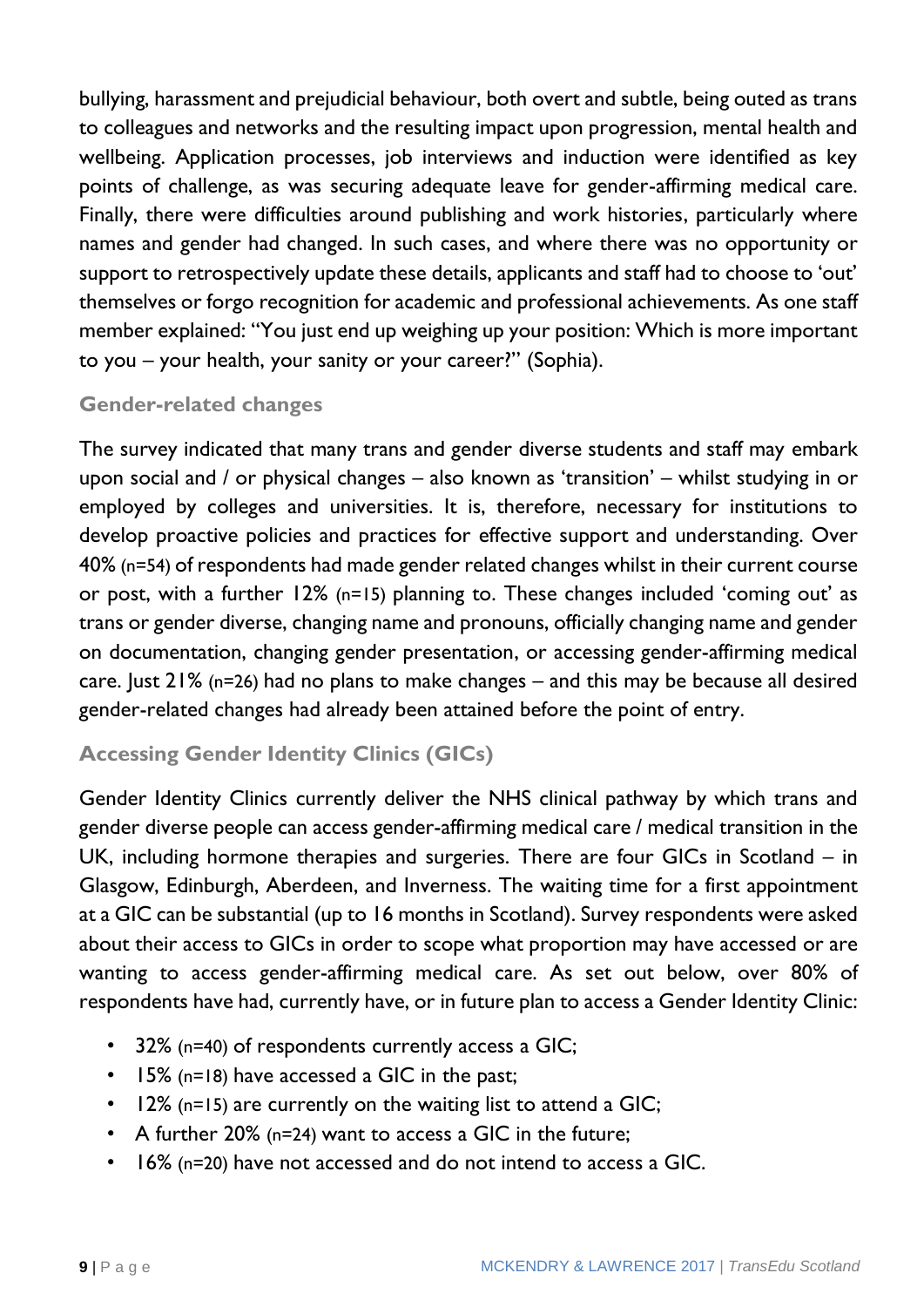# **Findings: thematic analysis**

In-depth qualitative interviews were conducted with 20 trans and gender diverse current and recent students (n=17) and staff (n=3) from a range of colleges and universities across Scotland. Interview participants were predominantly recruited via the online survey. Interviews were conducted by the project Research Associate, and took place in person  $(n=10)$ , over the telephone  $(n=4)$ , via Skype  $(n=4)$ , and via e-mail  $(n=2)$ . Eight predominant themes emerged during analysis of the qualitative interview transcripts and free-text online survey data, each of which is summarised below:

**1. Transitions:** For some students, beginning college or university is an opportunity to start afresh; a place where they can explore and express their emerging gender identity. Participants discussed the challenges of making gender-related changes and accessing gender affirming medical care *whilst* in their current course or job. They discussed the anxiety and trepidation of entering the classroom, lecture theatre or workplace with a different gender expression. If accessing hormone therapy, participants discussed the challenges in navigating peer and professional relationships while their physicality visibly changed. Being referred to with incorrect names and pronouns – and the anticipatory fear of this – factored into a great many participants' experiences and caused considerable daily distress and anxiety.

Navigating administrative systems and institutional bureaucracies emerged as a significant barrier for trans applicants, students and staff. Participants discussed the lack of clear processes across institutions and related external agencies, and many were forced to disclose their trans status – often repeatedly – as a result of these insufficiencies. Younger students in particular expressed concerns about what gender they were permitted to declare on forms and documentation, and were fearful that they may be regarded as 'lying' or in some way dishonest or fraudulent. EU and international students faced particular difficulties because the scope for changing documentation in their home countries often varied significantly from UK and Scottish processes.

**2. Safety:** Many people expressed anxiety about their learning or workplace environment in relation to personal safety or, at the very least, perceived hostility. Thomas described avoiding certain spaces in order to feel safe in relation to his gender expression:

*'I need to be careful about where I go just so nothing gets started… The smoking shelters… it's generally because it's large groups of presumably cis boys, that will already be spitting and swearing and yelling at passers-by … the canteen as well.'*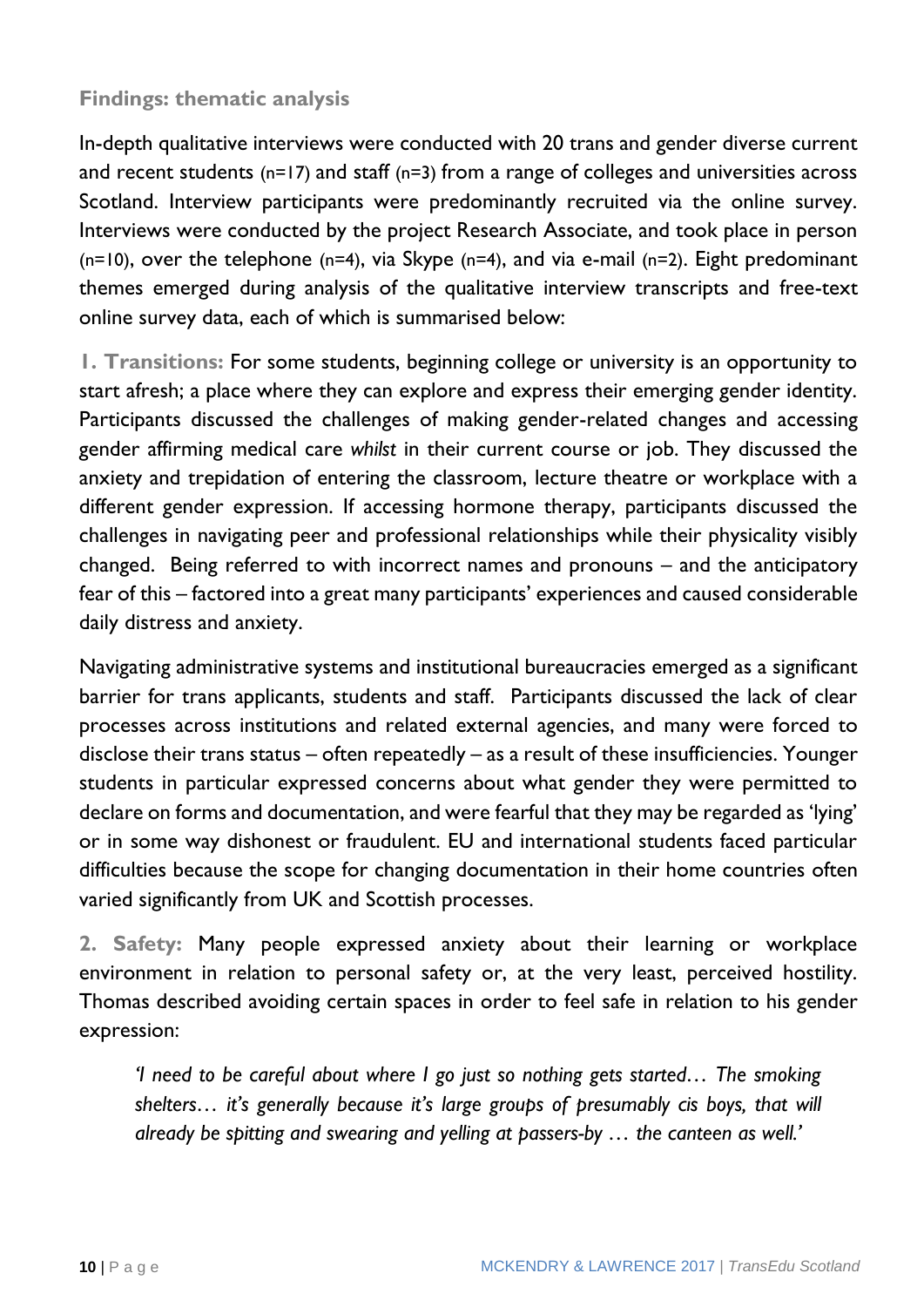Similarly, a survey respondent noted, '*The Students' Union felt really unsafe for me as a trans person. I did not feel like they would have my back; certain individuals made me feel particularly unsafe around them'*.

Even when the campus itself was deemed to be a relatively safe environment, abuse or violence outside would inevitably impact upon someone's studies. Imogen talked of the strong network of support at her university but the impact of abuse outside, '*there's been a few negative backlashes, so I got spat on outside Debenhams, told me I was disgusting. Complete stranger, didn't know him… You can't concentrate on tutorials and stuff when you're just that angry and you don't know who you're angry at*'.

Many people spoke of overt transphobia or covert hostility. For example, one survey respondent described a barrier to their studies as '*Primarily, transphobic lecturers and tutors aggressively teaching as if trans people simply don't exist, repeatedly and on a daily basis – making it very hard to feel safe and comfortable in the learning environment*'. Julie described a catalogue of difficulties in her place of work in relation to her trans identity, including a deliberate and malicious outing. This had culminated in her seeking alternative employment. Julie described the experience thus, '*they had a conscientious and hardworking employee and they destroyed her… made me feel anxious and depressed, and making me feel shunned and devalued, any and all interest I had in the job and the people and the place has been eroded*'.

Whilst they may not have been the subject of prejudice personally, many students had heard their peers expressing transphobic views or using bigoted language about others. This made them feel they could not 'come out' or share their identity with fellow students, which contributed to feelings of unease: '*do I want to work for the next year with these people, knowing that that's what they think? And then suddenly, I don't actually feel safe with them anymore… You know what banter can be like… I wouldn't feel safe as such'* (Isla).

**3. Curriculum:** Many students faced barriers and challenges with respect to teaching and learning. While students reported differing experiences – depending upon the specific institutional, departmental, disciplinary, and classroom cultures – many encountered difficulties with peers, teaching staff, curriculum content, and placements with respect to trans identities and gender diversity. Trans students faced particular challenges in group work with peers, the awareness and behaviour of teaching staff, and the perceived 'laddishness' of particular courses and disciplines. Particularly in Higher Education, many students and staff felt that academic staff are often beyond reproach and that they would not be made accountable by the institution for inappropriate or harmful behaviours.

Students enrolled on professional courses, including Medicine, Nursing, Social Work, Counselling, and Teaching, reflected on the dearth of curriculum content pertaining to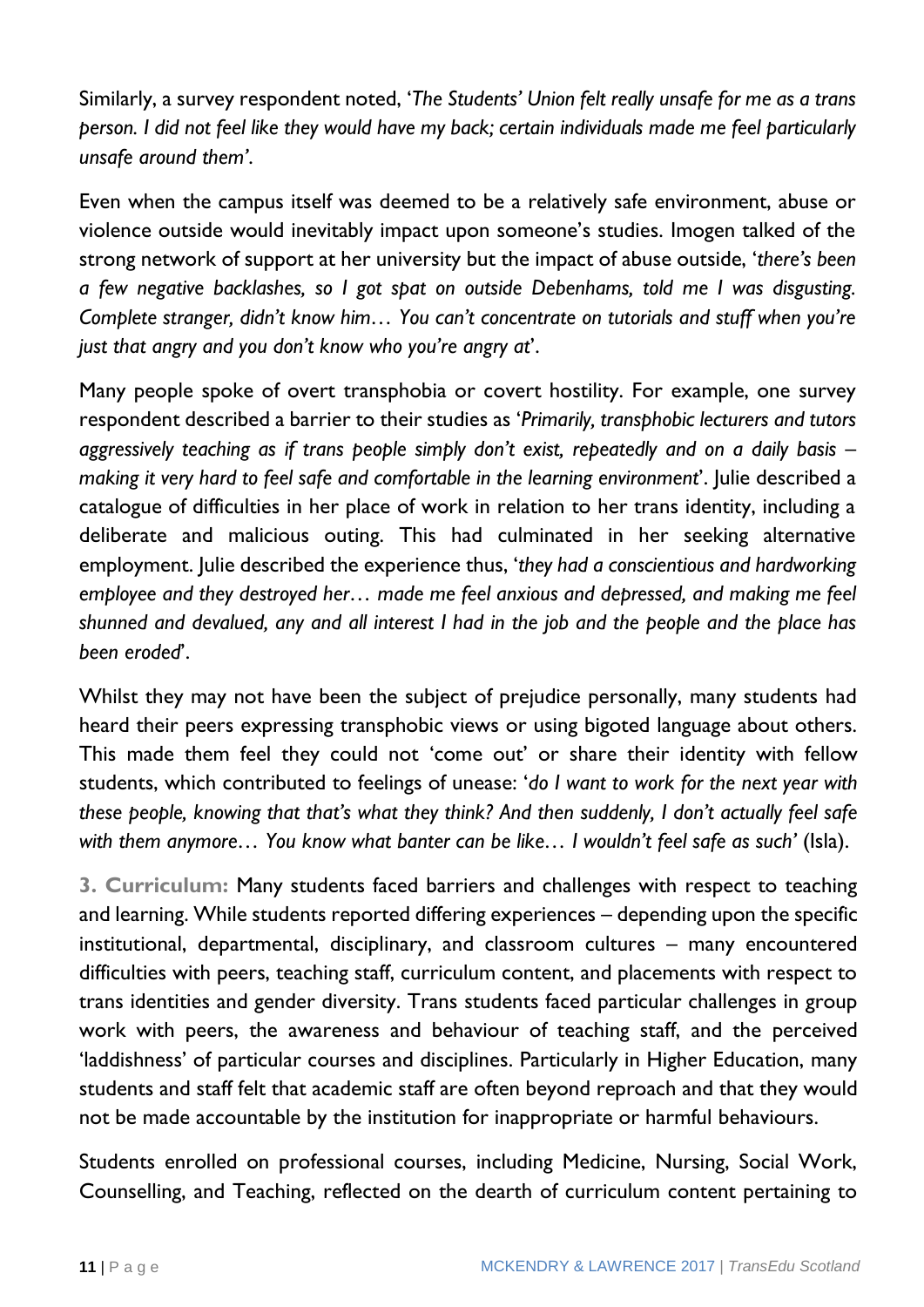trans people in the training of future practitioners. Some reflected that where issues concerning trans people were discussed in learning and teaching contexts, the content was all too often inaccurate and outdated, and in some cases even offensive and potentially harmful. Students on professional and industrial placements were particularly vulnerable to misunderstanding, hostility and even cruelty in the placement environment.

**4. Gender diversity:** Outside of their often affirmative immediate peer groups, nonbinary people faced a general absence of understanding, sometimes accompanied by disparaging and hostile attitudes from the wider college or university community. This lack of understanding and instances of hostility contributed to many non-binary people feeling unable to be open about their identities, the facilities they require, and the language that they wish to be used to address them.

Those who identified their gender in more binary terms – i.e. as men or as women – also faced significant barriers relating to the perceptions of others. A number of trans men discussed the daily difficulties and anxieties associated with '*not passing*' as men, and how this had a significant impact on their emotional wellbeing, alongside their ability to fully participate in educational contexts and engage in social opportunities. Some trans women expressed a feeling of '*standing out*' as *visibly trans*, and detailed the often indirect expressions of unease and transmisogyny they encountered from students, prospective employers and colleagues. Those who expressed their gender in more feminine ways felt at particular risk of animosity and ridicule, including trans women, non-binary people, and trans men who have feminine gender expressions or presentations.

**5. Complexities / Intersections:** A number of complexities and intersecting issues mediate the experiences and lived realities of trans and gender diverse people. The prevalence of mental health issues and conditions emerged as a significant intersecting barrier, as also documented in previous research on the trans population (see McNeill *et al*  2012; Stonewall 2017). Mental health issues and isolation were also encountered by mature trans learners, who often felt disconnected and disengaged from their younger peers.

Some participants faced familial estrangement – in some cases as a direct result of transphobia – which had a number of social, emotional and financial consequences. These participants were often living in unsuitable and unsafe accommodation, whilst others were working full-time to support themselves whilst studying. Financial precarity emerged significantly, as students and prospective staff faced substantial barriers both in securing employment opportunities and in receiving respectful treatment when in the workplace – particularly for those who were 'visibly' trans or gender diverse. As Cerys implored, '*institutions need to help us to find part-time work and work after graduating'.*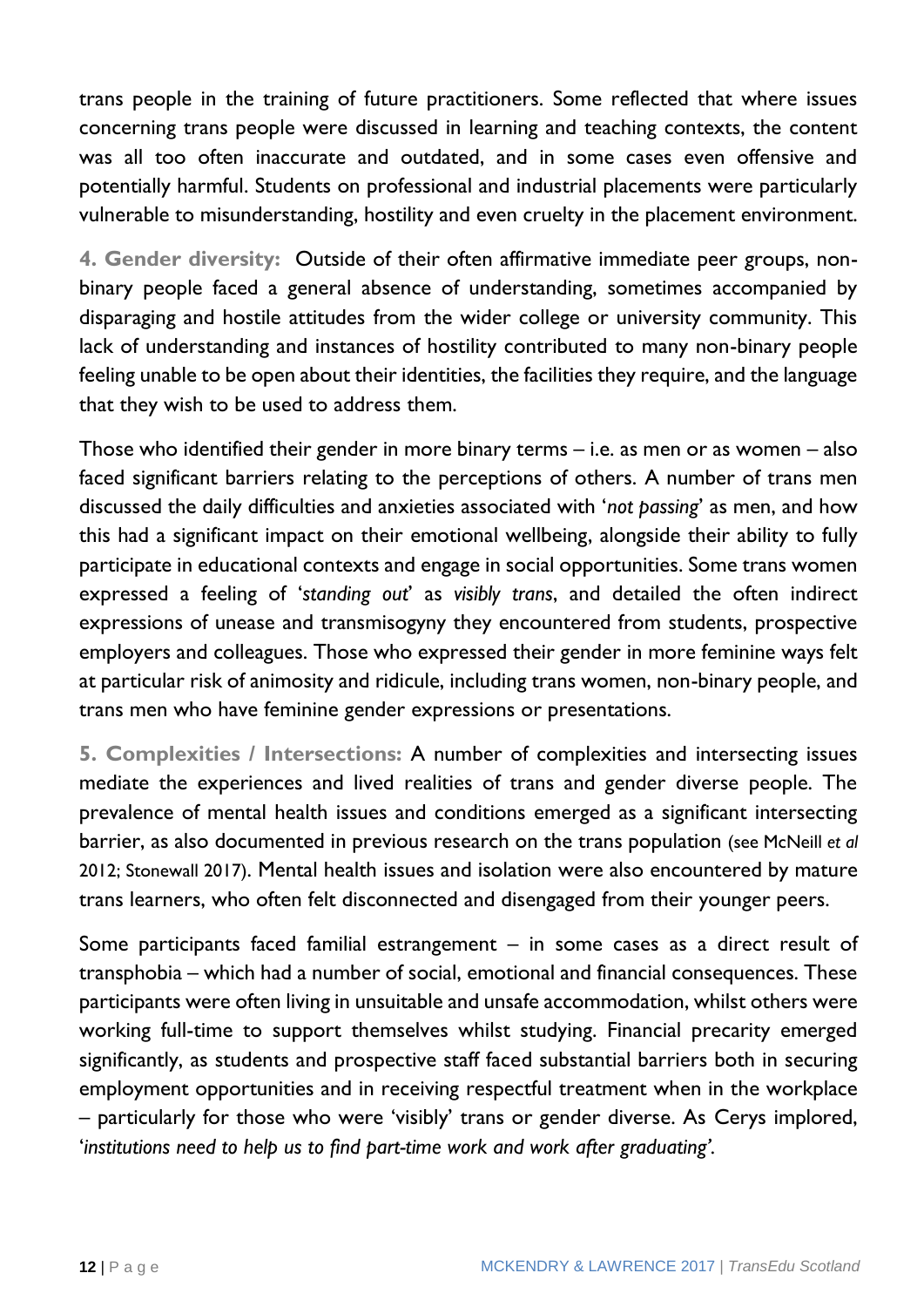**6. Having to be educators:** Almost all interviewees expressed frustration or disappointment in the lack of awareness amongst staff and students about gender diversity. There was no expectation that academic or support staff should be experts but the current lack of awareness was having a palpably negative effect on their experiences. Many participants had been actively involved in campaigns and educational activities to raise awareness of trans issues and support needs but felt that this should not rely on individuals from within the community. Joshua, for example, had a positive experience coming out to his fellow nursing students and was encouraged to give a lecture to raise awareness for health professionals after having identified issues with the course content – this was not embedded within future curricula, however, and he felt the onus remained on him as a trans identifying student: '*it was just so draining, and I kept trying to make more stuff happen and felt like it was all on me to do it… I just can't get up and do this all the time. I need someone else to take responsibility because it shouldn't be my responsibility'*.

This was mirrored in staff experiences, '*My organisation had no idea how to deal with my situation and had to learn through me as to how things should be done'* (Survey respondent). Many respondents were happy to be part of campaigns and initiatives to raise awareness and educate but did not wish to necessarily lead these and wanted such activities to be embedded within general policies and training provision. There was also consensus that it was not good enough for institutions to be merely retrospectively responsive – reacting to specific requests or support needs as they presented – rather than developing proactive provision in anticipation of needs and in order to create an inclusive and welcoming campus and workplace culture.

**7. Self-advocacy:** The need for institutions to take the lead, assume they are already teaching and employing gender diverse people, and improve support and policies for them, was highlighted in the theme of self-advocacy. There was a strong split between those who were comfortable as advocates for themselves and others, and those who did not feel able to request the provision to which they were entitled. If support and inclusion is purely reactive, created as and when it is asked for, it may never be developed for those who do not feel able to demand it – those likely most in need.

So, for example, John felt confident and willing to advocate, '*I definitely think that there needs to be more information out there, and I think teaching people's quite important. That's why I want colleges and universities to know more about it…. I'm totally willing to put myself out there so that other people can learn*'. Penny, similarly, felt able to educate people and act as an ambassador, '*I think for me, it's about the ability to, you've just got to have the confidence in yourself. You can't shy away [from] every little thing*'.

These experiences and motivations contrasted sharply with those people who did not wish to be visible or did not know how to approach their institution in relation to their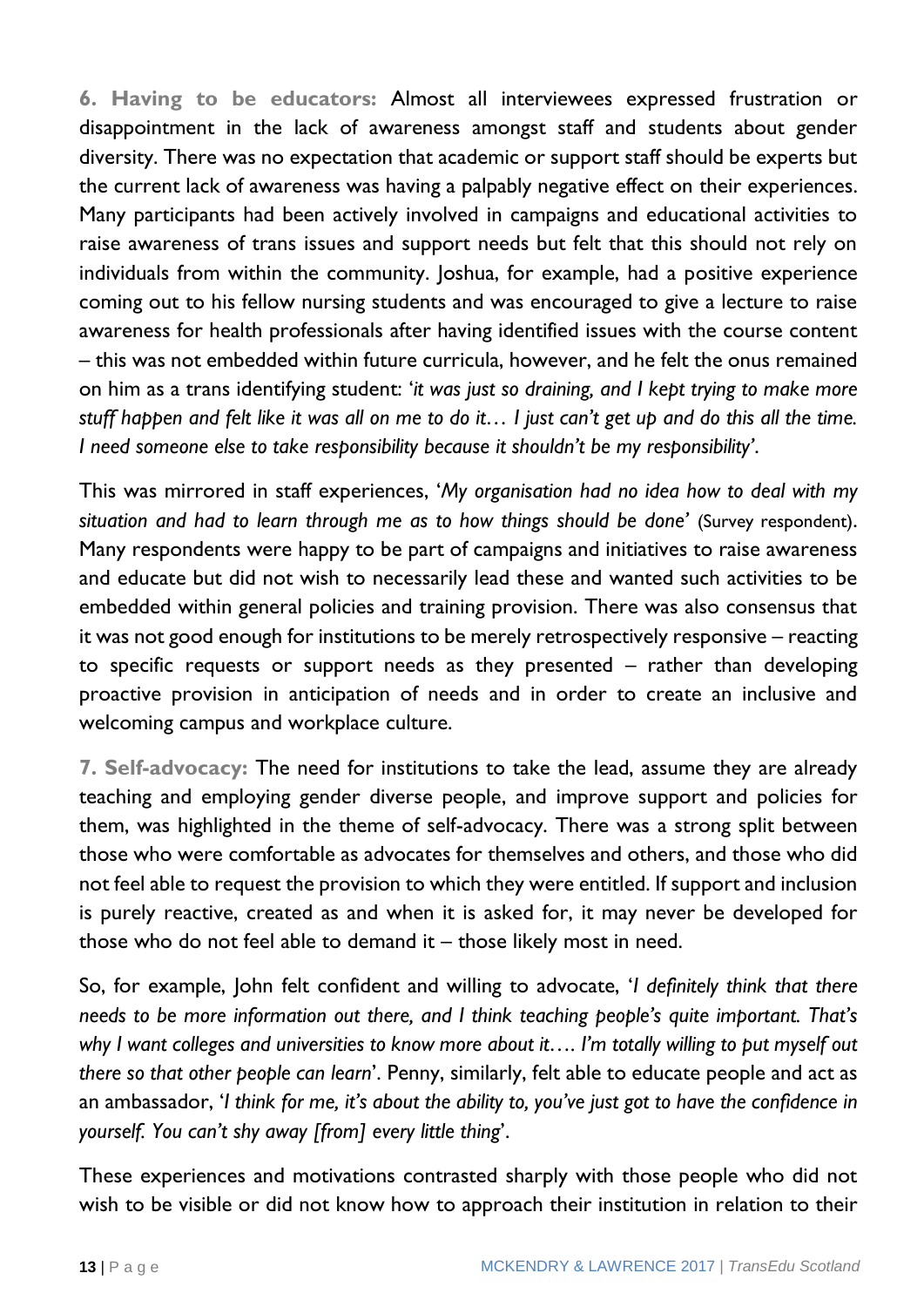gender. Many were not in a position to take on an advocacy role, even for themselves. Sebastian spoke of feeling unable to speak out:

'*I could've told our teacher that I identify as a man and should be considered as well, but I simply couldn't. Never have they given me the option of stating my preferred pronouns and brought up the subject. When they state so clearly that they only see one man in the class, how am I supposed to change their minds? What if they turn me down and say that I'm confused? I don't know what would happen because no teacher has ever talked about it; it rather feels like something that should be hidden. So, no I feel like I have no one at college I can talk about this to*.'

Taylor felt unable to speak to their employer about their non-binary identity, despite feeling alienated, '*I never spoke about the fact that I don't necessarily identify with my biological sex, or if there was any other gender that I'd rather identify with, publicly, I never even broached this topic*'. One survey respondent wrote about barriers in their education thus, '*it's more so that I'm closeted and have no idea how to come out. It kind of affects a lot of everything as I'm not capable of being comfortable where I currently am'*.

There are many people who feel able and willing take on an advocacy or ambassadorial role to improve the experiences of fellow trans students and staff. That drive and experience should be encouraged and facilitated. It is clear, however, that a great many students and staff do not feel able or willing to speak out in relation to themselves or others. Allies and general inclusive awareness and training are, therefore, essential.

**8. Othering:** Administrative barriers such as binary gender options on forms, difficulties in updating names and having to use an accessible toilet because of a dearth of gender neutral facilities may all individually be small issues. Collectively, however, they contributed to a feeling of otherness, of difference and perceived hostility. Intrusive questions about physical transition or medical procedures were commonly experienced when peers or colleagues referred to interviewees' trans identity, which further contributed to feelings of unease.

Bathrooms, sports and changing facilities were a common site of othering, alongside halls of residence. Trans and gender diverse students and staff could feel excluded and unwelcome, or be simply unable to access the facilities they required. Participants noted that gender neutral facilities were often simply the accessible ones, which can be few and far between on campus and necessitate lengthy journeys to access. In contrast to practices and unintended cultures that othered gender diverse students and staff, the majority of interviewees were clear that small efforts towards inclusion made an enormous difference to people – promoting a sense of worth, belonging and validation.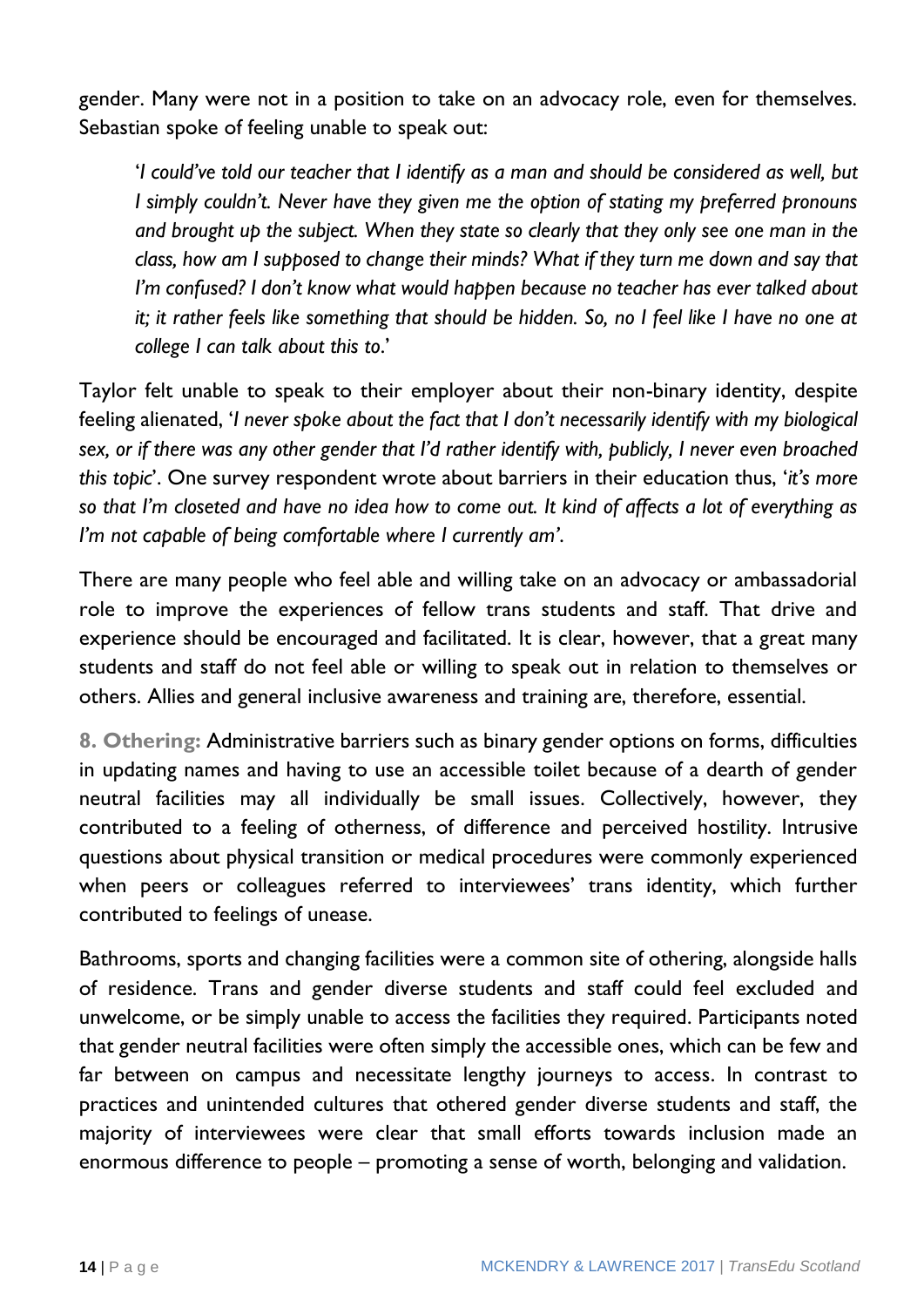## **Recommendations**

These recommendations have been derived from the research and are intended to provide practical measures to improve the experience of trans and gender diverse students and staff. Although numerous, they do not all need to be instituted at once. The first recommendation of each section would make the most impact and should, therefore, be prioritised where possible.

In the coming months, reflective tools and practical web resources will be made available on the project website –  $www.trans.ac.uk$  – to assist individuals and institutions to develop practice and implement the recommendations.

| <b>Recommendation</b>                                                                                                                                       | <b>Relevant body</b>          |
|-------------------------------------------------------------------------------------------------------------------------------------------------------------|-------------------------------|
| <b>Policy</b>                                                                                                                                               |                               |
| A named contact for all students and prospective<br>1.1                                                                                                     | All HEIs and colleges         |
| students who identify as trans or gender diverse to                                                                                                         | <b>Students' Associations</b> |
| provide support as a first point of contact. They should                                                                                                    |                               |
| be trained in trans awareness, mental health, autism                                                                                                        | All other                     |
| and reporting harassment. Disability Services may not                                                                                                       | organisations involved        |
| be the most appropriate place to site this support.                                                                                                         | in Further and Higher         |
| 1.2<br>A named contact for staff and research students.                                                                                                     | <b>Education</b>              |
| 1.3<br>Training and awareness-raising remit within role.                                                                                                    |                               |
| $\overline{1.4}$<br>A senior champion within the organisation to drive<br>forward change.                                                                   |                               |
| 2.1<br>The development of a specific policy for trans students                                                                                              | All HEIs and colleges         |
| and staff, incorporating issues such as leave entitlement for<br>medical procedures and appointments.                                                       | <b>Students' Associations</b> |
| Develop policies in close consultation with trans and<br>$2.2\,$<br>gender diverse staff and students, and involving all relevant<br>departments and teams. |                               |
| 2.3<br>Ensure there is liaison with legal representatives in the<br>development of the policy.                                                              |                               |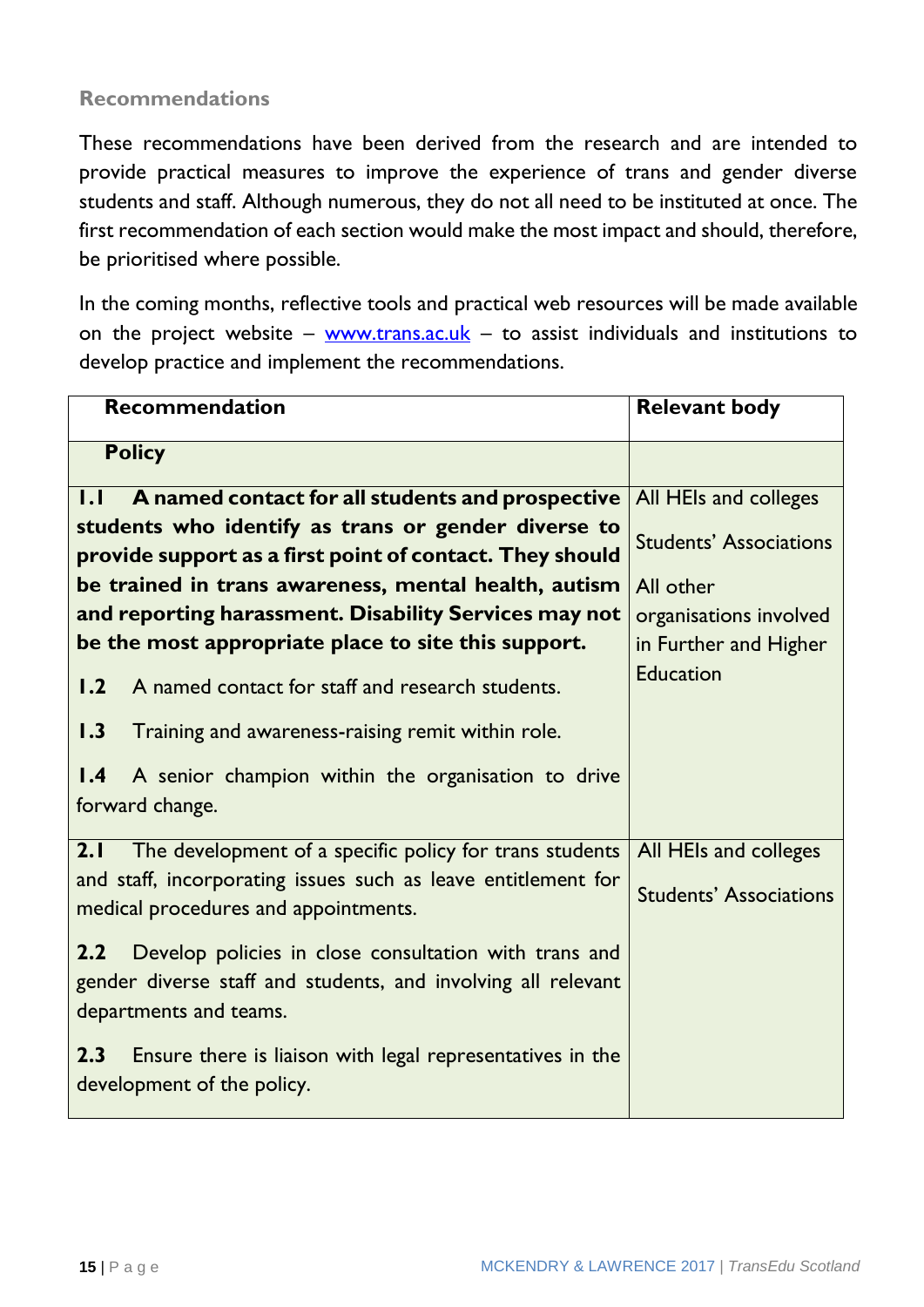| Gender Expression policy' to incorporate a broader range of                                                       |                               |
|-------------------------------------------------------------------------------------------------------------------|-------------------------------|
| people, identities and issues (see website).                                                                      |                               |
| 3.1<br>Provision of gender neutral facilities throughout All HEIs and colleges                                    |                               |
| campuses and buildings including bathrooms, changing rooms                                                        | <b>Students' Associations</b> |
| and student residences.                                                                                           |                               |
| Consider appropriate signage and provision for non-<br>3.2                                                        |                               |
| binary students and staff (see website for ideas).                                                                |                               |
|                                                                                                                   |                               |
| Consideration should be given to the inclusion of a $\vert$ All HEIs and colleges<br>$\mathbf{4}$ .               |                               |
| specific section within Gender Action Plans on issues                                                             |                               |
| concerning trans and gender diverse people.                                                                       | <b>SFC</b>                    |
| Consider issues of time off for, and pay during, leave for<br>5.1                                                 | <b>All HEIs</b>               |
| medical procedures and appointments related to their gender                                                       |                               |
| identity for research students and staff receiving grants and                                                     | <b>RCUK and other</b>         |
| stipends.                                                                                                         | postgraduate funders          |
|                                                                                                                   |                               |
| Support should be provided to staff and students who<br>5.2                                                       |                               |
| face barriers in changing their names on publications.                                                            |                               |
|                                                                                                                   |                               |
| <b>Awareness raising and training</b>                                                                             |                               |
|                                                                                                                   |                               |
| <b>Sustainable and embedded training for teaching All HEIs and colleges</b><br>6.1                                |                               |
| and professional services staff at all levels should be<br>provided during induction and as a specific element of | <b>Students' Associations</b> |
| equality training.                                                                                                | All other                     |
|                                                                                                                   | organisations involved        |
| 6.2 Consideration should be given to the provision of                                                             | in Further and Higher         |
| training for continuing staff on an annual basis                                                                  | <b>Education</b>              |
| 6.3<br>Awareness training and compliance should<br>be                                                             |                               |
| incorporated into policies for all contractors and within $\Delta l$ lies and champions                           |                               |
| procurement practices.                                                                                            |                               |
|                                                                                                                   |                               |
| Trans awareness training and CPD opportunities should<br>7.1                                                      | All HEIs and colleges         |
| be essential for counsellors.                                                                                     | <b>Students' Associations</b> |
| When recruiting new counsellors or seeking external<br>7.2                                                        |                               |
| provision, demonstrable expertise in LGBTQI identities<br>should be a factor in that recruitment process.         |                               |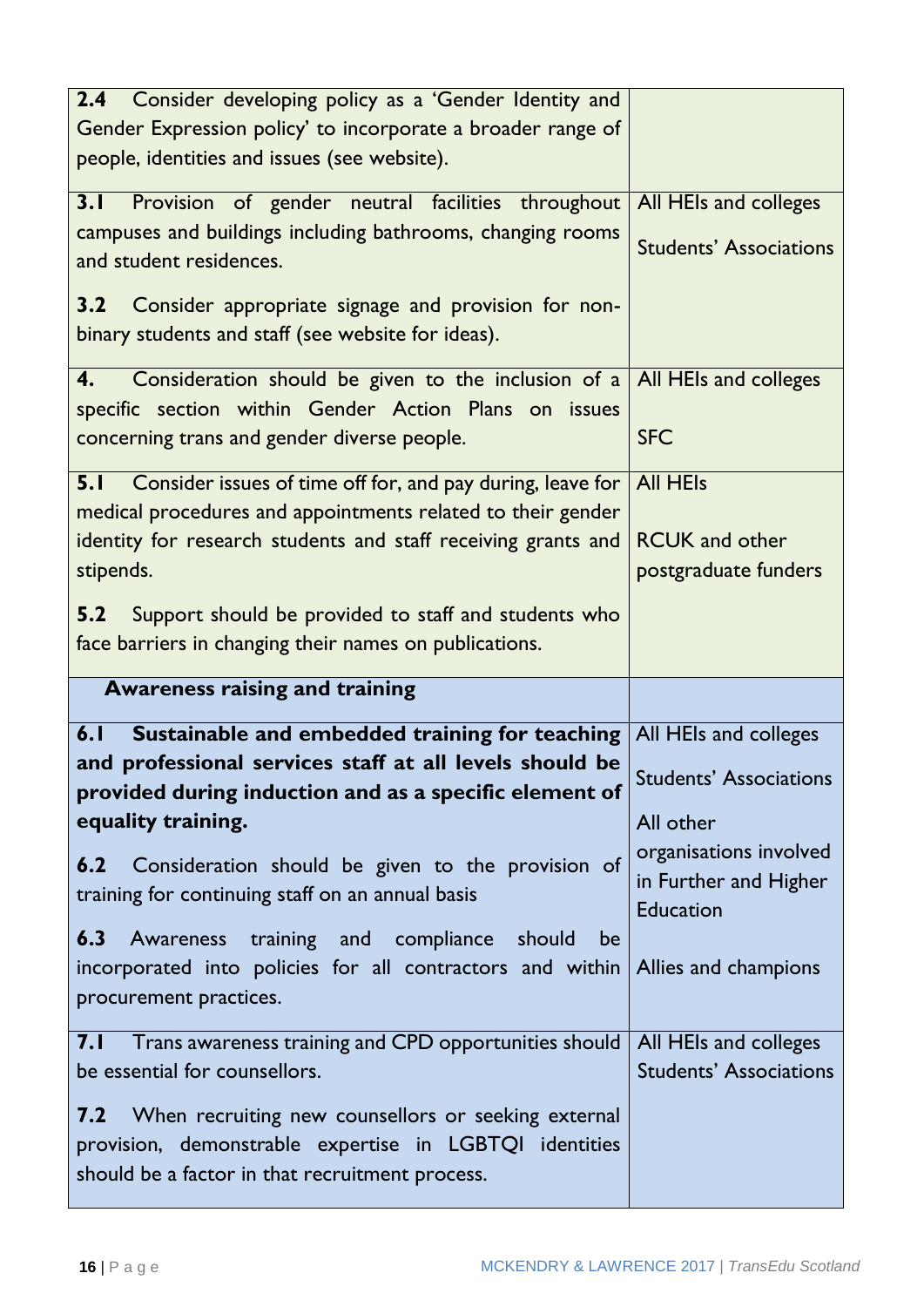| 7.3 Provision of counselling formats other than via<br>telephones for trans staff and students.                                                                                                                                                                                                                                                                                              |                                                                                  |
|----------------------------------------------------------------------------------------------------------------------------------------------------------------------------------------------------------------------------------------------------------------------------------------------------------------------------------------------------------------------------------------------|----------------------------------------------------------------------------------|
|                                                                                                                                                                                                                                                                                                                                                                                              |                                                                                  |
| <b>Processes</b>                                                                                                                                                                                                                                                                                                                                                                             |                                                                                  |
| 8.1 Development and promotion of as clear and                                                                                                                                                                                                                                                                                                                                                | All HEIs and colleges                                                            |
| simple a process as possible for staff and students to                                                                                                                                                                                                                                                                                                                                       | <b>Students' Associations</b>                                                    |
| update and change their names and gender. This<br>should cascade to all systems.                                                                                                                                                                                                                                                                                                             | All other                                                                        |
|                                                                                                                                                                                                                                                                                                                                                                                              | organisations involved                                                           |
| Correct names are particularly important on class<br>8.2<br>registers and email accounts.                                                                                                                                                                                                                                                                                                    | in Further and Higher<br><b>Education</b>                                        |
| 8.3 Consider whether it is necessary to include gender                                                                                                                                                                                                                                                                                                                                       |                                                                                  |
| options and titles on forms and processes. Where this is<br>required, provide an explanation to those completing it.                                                                                                                                                                                                                                                                         |                                                                                  |
| 8.4 Consider carefully if evidence is required before a                                                                                                                                                                                                                                                                                                                                      |                                                                                  |
| change can be implemented. In many cases, it is not needed.                                                                                                                                                                                                                                                                                                                                  |                                                                                  |
| Development of highly publicised points within   All HEIs and colleges<br>9.<br>application and transition process (for both staff and students)<br>at which to disclose issues related to trans and gender diverse<br>e.g. support/disclosure prior to<br>identity,<br>interview;<br>opportunity to discuss accommodation needs; once registered<br>prior to group allocation within class. |                                                                                  |
| 10.<br>Development and promotion of clear harassment and   All HEIs and colleges<br>reporting strategy highlighted on trans webpages.                                                                                                                                                                                                                                                        |                                                                                  |
| Promotion, visibility and celebration                                                                                                                                                                                                                                                                                                                                                        |                                                                                  |
| <b>11.1 Publication of easily found webpage on 'trans and</b>                                                                                                                                                                                                                                                                                                                                | All HEIs and colleges                                                            |
| gender diversity' with links to named contact, and<br>signposting to policies and provision.                                                                                                                                                                                                                                                                                                 | <b>Students' Associations</b>                                                    |
| 11.2 Consider having Faculty or Department pages to<br>address discipline-specific issues i.e. placements, leave, dress<br>code, etc.                                                                                                                                                                                                                                                        | All other<br>organisations involved<br>in Further and Higher<br><b>Education</b> |
| 11.3 Include campus map of gender neutral facilities on<br>specific trans and main webpages.                                                                                                                                                                                                                                                                                                 |                                                                                  |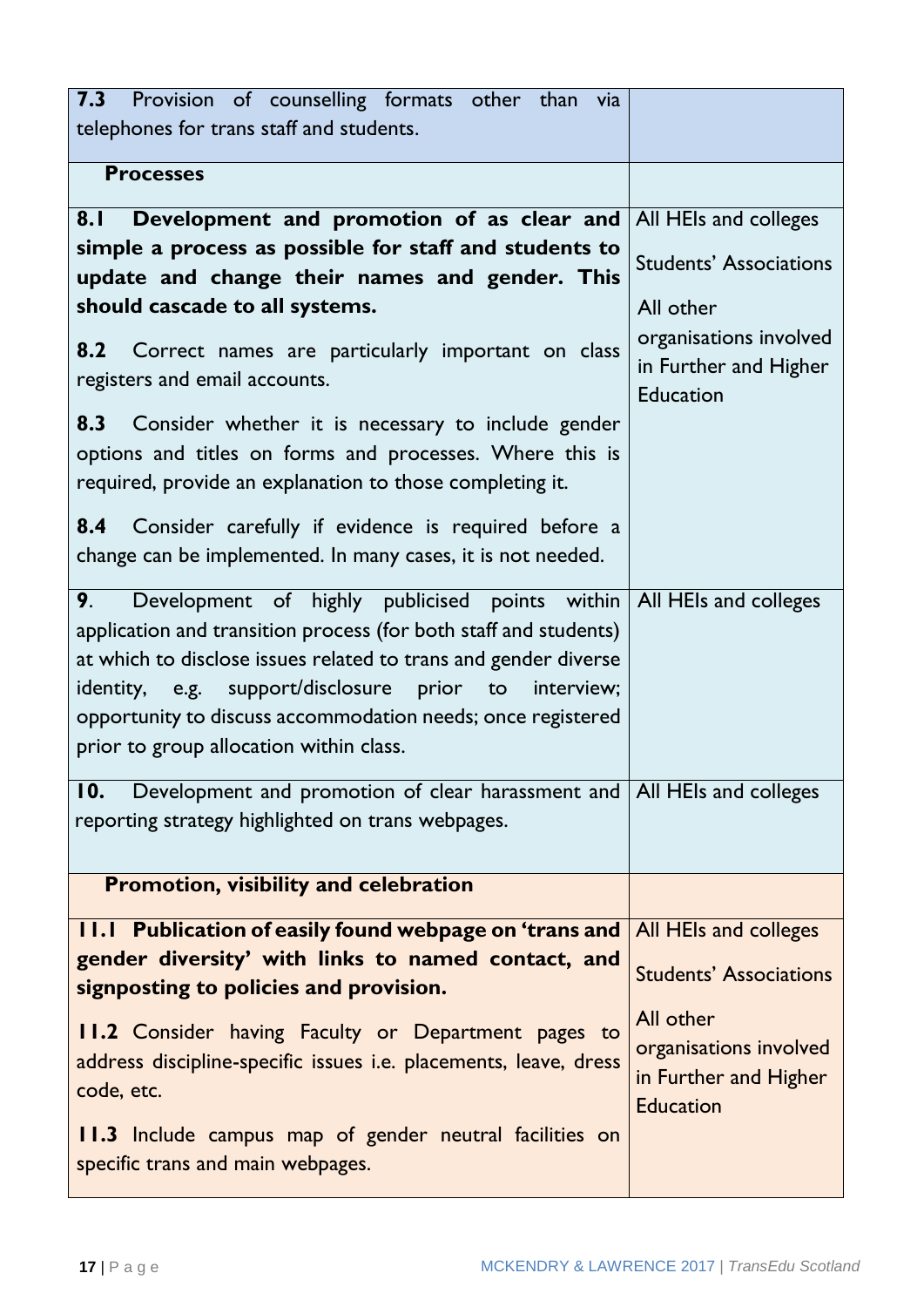| 12. Development of centralised Scotland-wide website for SFC                       |                                            |
|------------------------------------------------------------------------------------|--------------------------------------------|
| applicants detailing named contacts and specific provision                         |                                            |
| within each college and HEI, similar to the Propel website for                     |                                            |
| care experienced people and developed as part of the                               |                                            |
| www.trans.ac.uk website.                                                           |                                            |
|                                                                                    |                                            |
| <b>13.1</b> Include specific events around trans and gender diversity              | All HEIs and colleges                      |
| in Diversity Week and other inclusion celebrations.                                |                                            |
|                                                                                    | <b>Students' Associations</b>              |
| 13.2 Fly a trans flag and include events in LGBT History                           | All other                                  |
| month.                                                                             | organisations involved                     |
| 13.3 Incorporate official institutional involvement in LGBT+                       | in Further and Higher                      |
| Pride, Trans Day of Visibility, and Trans Day of Remembrance                       | <b>Education</b>                           |
| within annual calendar.                                                            |                                            |
|                                                                                    | Allies and champions                       |
|                                                                                    |                                            |
| 14.1 Consider whether LGBTQI clubs and societies are Students' Associations        |                                            |
| genuinely 'T' and ensure trans-specific policies, activities, etc.                 | <b>Allies and champions</b>                |
| are developed.                                                                     |                                            |
| 14.2 Consider whether other societies (such as sports                              |                                            |
| teams) are trans and gender diversity inclusive.                                   |                                            |
|                                                                                    |                                            |
| 15. Include pronouns within email signatures (at individual, All HEIs and colleges |                                            |
| team, department or institution level).                                            | <b>Students' Associations</b>              |
|                                                                                    |                                            |
|                                                                                    | All other                                  |
|                                                                                    | organisations involved                     |
|                                                                                    | in Further and Higher                      |
|                                                                                    | <b>Education</b>                           |
|                                                                                    |                                            |
|                                                                                    | Allies and champions                       |
|                                                                                    |                                            |
| <b>Teaching and Learning</b>                                                       |                                            |
| inclusion<br>16.1 Consider trans<br>and                                            | <b>inadvertent</b>   All HEIs and colleges |
| transphobia within the curriculum and ways to                                      |                                            |
| include trans history, identity and experience within                              | Allies and champions                       |
| content.                                                                           |                                            |
|                                                                                    |                                            |
| <b>16.2</b> For those who design and deliver professional                          |                                            |
| programmes - including Medicine, Nursing, Allied Health                            |                                            |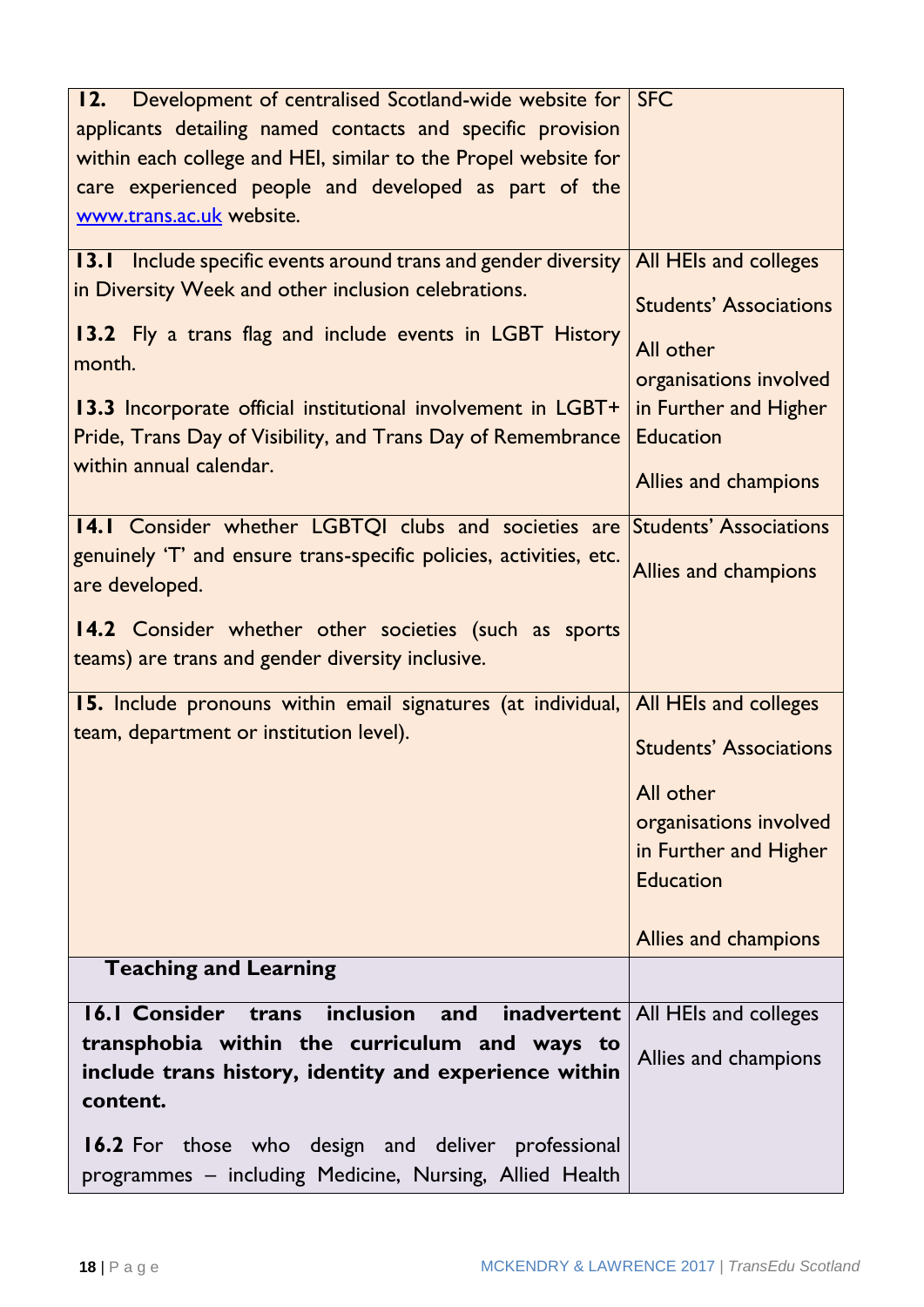| Professions, Teaching, Social Work, and Counselling -<br>consider opportunities to raise awareness<br>amongst<br>professionals of the future and include trans issues within<br>curriculum.<br>16.3 Harness LGBTQI and Pride events to engender<br>discussion within classroom contexts.                         |                               |
|------------------------------------------------------------------------------------------------------------------------------------------------------------------------------------------------------------------------------------------------------------------------------------------------------------------|-------------------------------|
| 17. Consider the experience of students on professional All HEIs and colleges<br>and industrial programmes in relation to placements,<br>professional requirements, and uniforms within Equality<br>Impact Assessment processes.                                                                                 |                               |
| 18. Consider introducing pronouns alongside names within   All HEIs and colleges<br>introductory and icebreaking teaching contexts (see website<br>for ideas).                                                                                                                                                   | Allies and champions          |
| The wider student experience                                                                                                                                                                                                                                                                                     |                               |
| 19. Consideration should be given to specific issues and $\vert$ All HEIs and colleges<br>challenges trans and gender diverse students may face<br>obtaining and undertaking placements and work experience.<br>Support provision and specific considerations should be noted<br>in Equality Impact Assessments. | <b>Students' Associations</b> |
| <b>20.</b> Consider the provision of tailored Careers advice and $\vert$ All HEIs and colleges<br>support activities for trans and gender diverse students, who<br>may require additional support with interviews and securing<br>employment opportunities.                                                      | <b>Students' Associations</b> |
| 21.1 Advice and support should be given to trans and gender   All HEIs and colleges<br>diverse staff and students to allow them to engage in<br>international opportunities. Specific issues should<br>be<br>considered within Equality Impact Assessments.                                                      | <b>Students' Associations</b> |
| 21.2 All department and student-led exchanges<br>and<br>international opportunities should be considered for potential<br>issues and barriers that may arise for trans and gender diverse<br>participants.                                                                                                       |                               |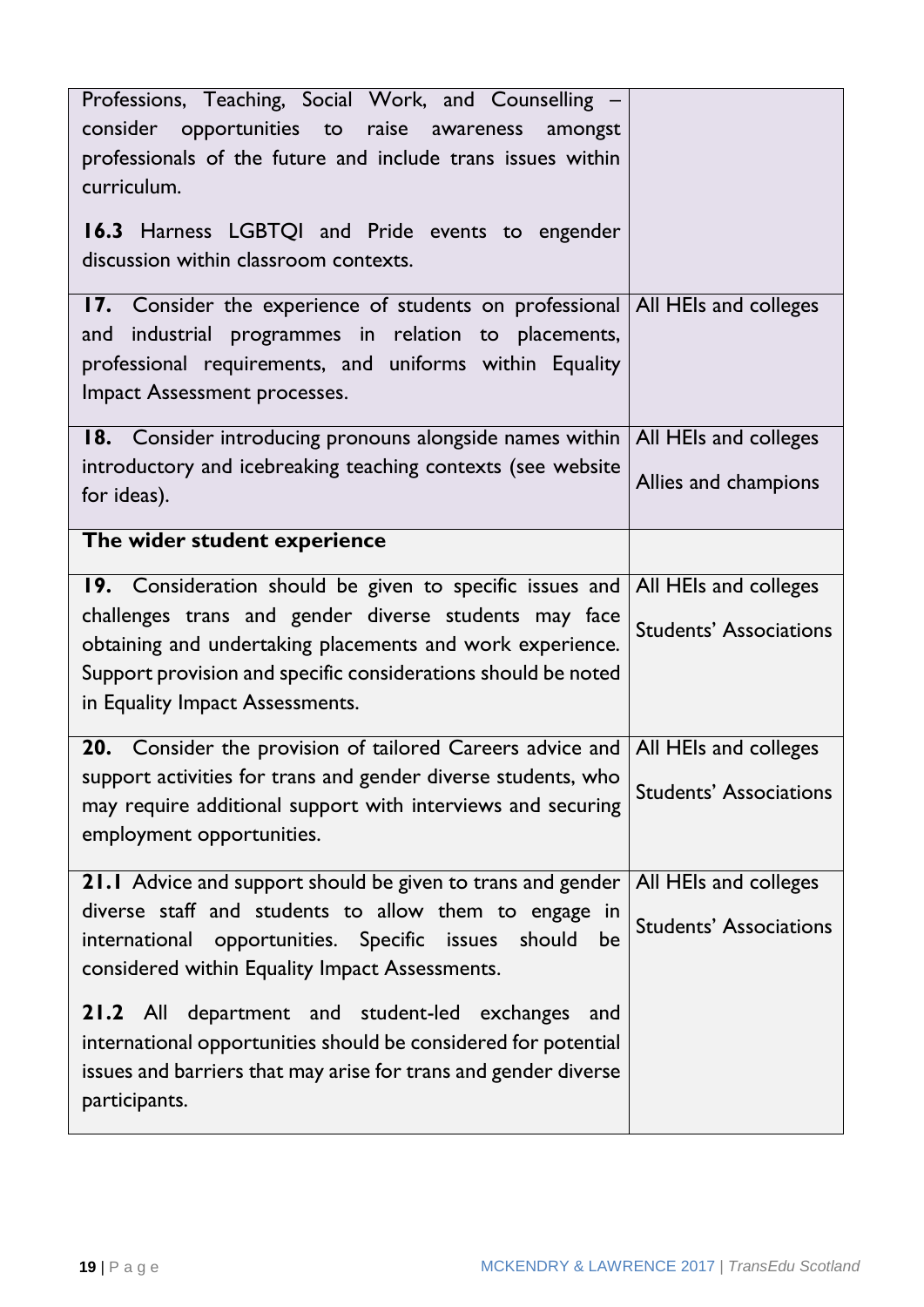# **Further outputs and activities**

A range of further outputs will be developed over the coming months. These include:

- The **[www.trans.ac.uk](http://www.trans.ac.uk/)** website with information, practical tools and training resources for staff in universities and colleges, to be launched in November 2017;
- Leadership Foundation for Higher Education project to develop training materials to empower leadership (see LFHE [project page\)](https://www.lfhe.ac.uk/en/research-resources/research-hub/small-development-projects/sdp2017/strathclyde-po.cfm);
- Peer-support Community of Practice for practitioners events scheduled throughout 17/18 Academic Year;
- A guidance book for HE and FE practitioners, to be published by Jessica Kingsley Publishers in 2018.

#### **Future research**

This project has provided an evidence base on which to build support and provision for trans and gender diverse applicants, students and staff in the HE and FE sectors. It has identified areas of concern and provided clear recommendations, informed by those with lived experience, to improve provision and raise awareness.

Further work is necessary, however, before a full understanding of the wider issues of under-representation can be gained. In addition, it is essential that the experiences of this group are monitored to determine whether effective action is being implemented within institutions. In particular, institutions, funders and researchers should seek to concentrate on the following areas:

- **1. Access and under-representation issues.** Are trans and gender diverse young people in schools less likely to attain and more likely to leave early and does this, therefore, impact on entry to and attainment in FE and HE?
- **2. Gender Action Plans and trans policies.** How are GAPs being implemented in relation to trans staff and students and to what extent are specific policies being developed to promote and safeguard the rights of trans and gender diverse people?
- **3. Trans and gender diverse staff and students' experiences of FE and HE in the future.** Are recommendations implemented and what impact does that have on experiences?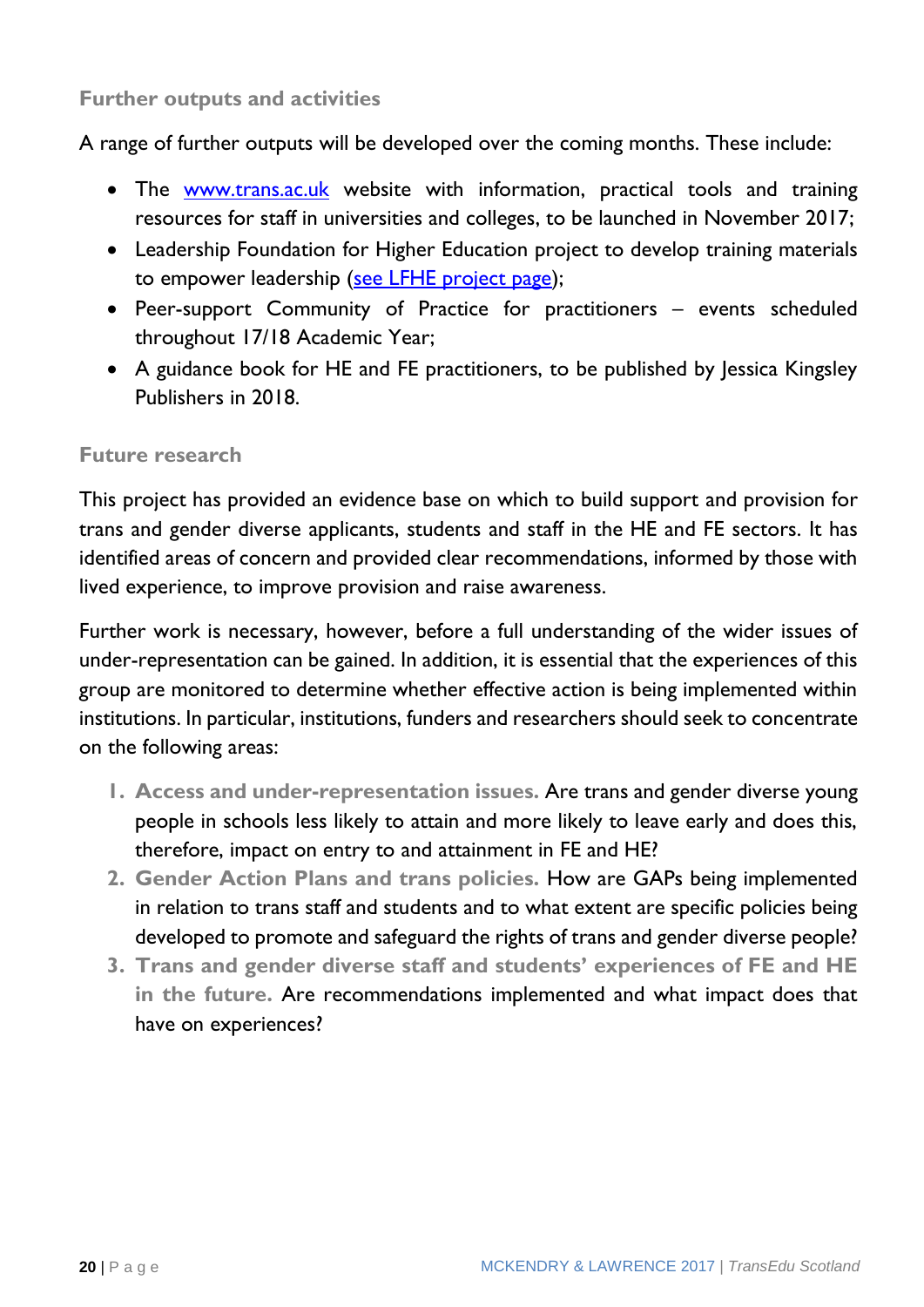# **Dissemination Events and Activities**

| <b>July 2016</b> | TransEdu Scotland Open Meeting,                 | Event for HEFE practitioners, students and      |
|------------------|-------------------------------------------------|-------------------------------------------------|
|                  | University of Strathclyde                       | staff to learn more about the research, and     |
|                  |                                                 | to share ideas and expertise.                   |
|                  |                                                 |                                                 |
| August           | National Gender Identity Clinical               | Dissemination of research information.          |
| 2016             | Network for Scotland AGM, Glasgow               |                                                 |
| September        | Impacting on Access Conference, Scottish        | Paper presentation: TransEdu Scotland:          |
| 2016             | Funding Council and the University of           | Investigating the experiences of and support    |
|                  | Stirling                                        | for trans applicants, students and staff in     |
|                  |                                                 | Scottish colleges and universities              |
|                  |                                                 |                                                 |
| November         | Connect, Collaborate, Share - Equality          | Workshop: Researching the experience of         |
| 2016             | Challenge Unit Conference 2016,                 | trans applicants, students and staff in college |
|                  | Nottingham Trent University                     | and university                                  |
| <b>Dec 2016</b>  |                                                 |                                                 |
|                  | TransEdu Scotland Open Meeting,                 | Event for HEFE practitioners, students,         |
|                  | University of Strathclyde                       | staff, and the community to learn more          |
|                  |                                                 | about the research, to contribute ideas,        |
|                  |                                                 | and to share expertise.                         |
| February         | <b>Educational Fractures and Futures</b>        | Paper presentation: TransEdu Scotland:          |
| 2017             | Conference, University of Strathclyde           | Experiences of trans applicants, students and   |
|                  |                                                 | staff in Scottish colleges and universities.    |
|                  |                                                 |                                                 |
| March            | Advances and Challenges in LGBT Research        | Paper presentation: TransEdu Scotland:          |
| 2017             | Symposium, University of Strathclyde            | Experiences of trans applicants, students and   |
|                  |                                                 | staff in Scottish colleges and universities.    |
|                  | International Women's Day - Be Bold for         | Paper presentation: TransEdu Scotland:          |
|                  | Change, University of Strathclyde               | Experiences of trans applicants, students and   |
|                  |                                                 | staff in Scottish colleges and universities.    |
|                  |                                                 |                                                 |
| May 2017         | Trans Awareness in Education, University        | Day-long symposium planned and delivered        |
|                  | of Strathclyde                                  | by the TransEdu project, involving trans        |
|                  |                                                 | awareness education sessions, sharing of        |
|                  |                                                 | TransEdu research, panel discussions, and       |
|                  |                                                 | practical workshops. Attended by 100+           |
|                  | SHE.                                            | practitioners from across Scotland and the      |
|                  | EASI                                            | UK, and involving third-sector partners         |
|                  |                                                 | including LGBT Youth Scotland and the           |
|                  | <b>Trans Awareness in Education</b>             | Scottish Trans Alliance.                        |
|                  | <b>Equality Challenge Unit Scottish Liaison</b> | Briefing for Scottish HE Equality &             |
|                  | Group Meeting, Glasgow                          | Diversity practitioners.                        |
|                  |                                                 |                                                 |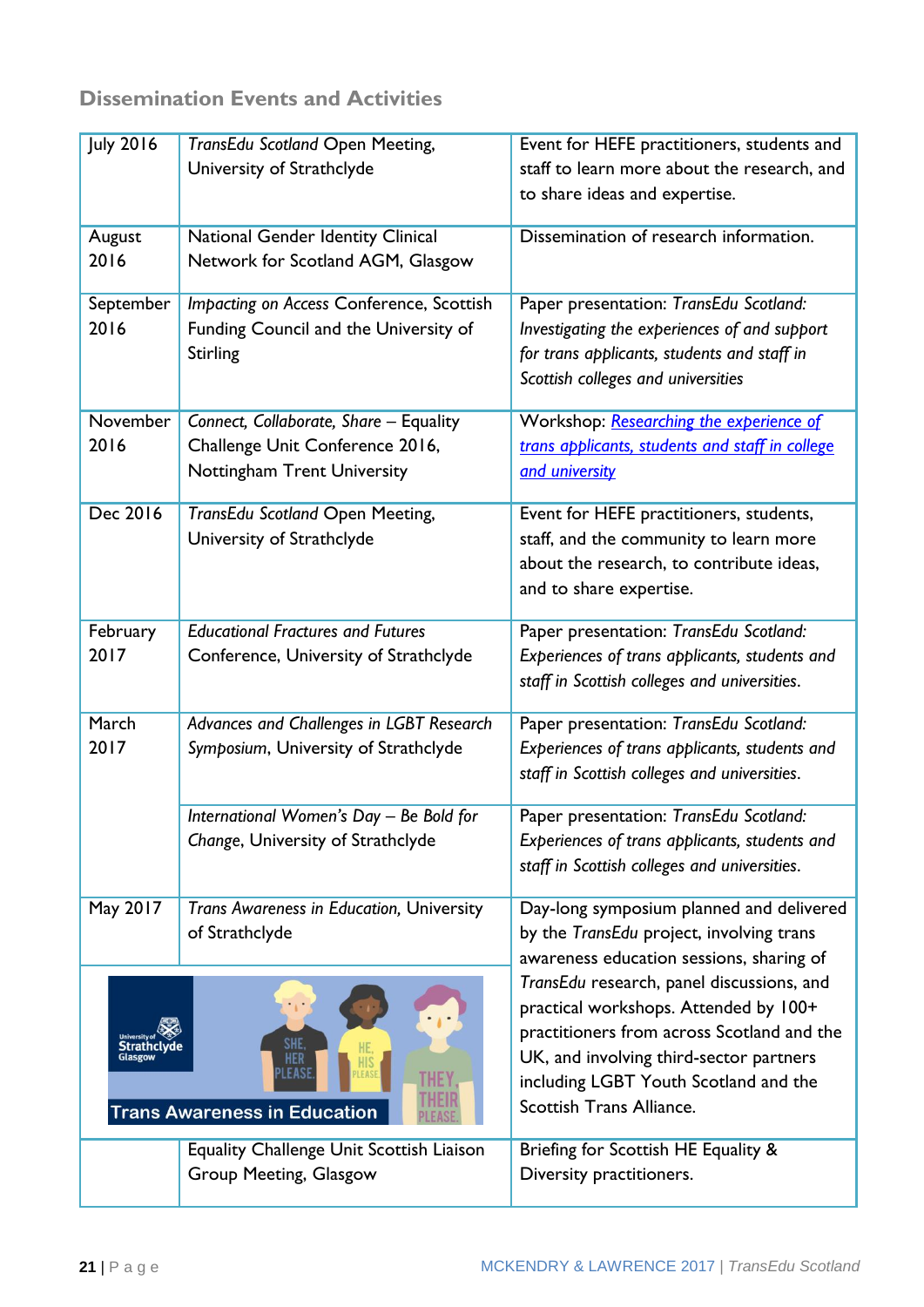|                  | TransForming Medicine: Perspectives on                                    | Paper presentation: Taking time off:           |
|------------------|---------------------------------------------------------------------------|------------------------------------------------|
|                  | Transgender Healthcare Conference,                                        | Accessing gender-affirming medical care whilst |
|                  | <b>Lancaster University</b>                                               | in employment or education                     |
| June 2017        | Supporting LGBT+ Students and Staff in HE,                                | Paper presentation: Supporting the needs of    |
|                  | Westminster Briefing, London                                              | transgender applicants, students and staff     |
|                  | ERASMUS+ Exchange with Trinity                                            | Week-long exchange to share best practice      |
|                  | College Dublin, Ireland                                                   | on trans equality and inclusion in HE with     |
|                  |                                                                           | practitioners, academic staff and students     |
|                  | <b>Trinity College Dublin</b><br>Coláiste na Tríonóide, Baile Átha Cliath | at Trinity College Dublin, as well as third-   |
|                  | The University of Dublin                                                  | sector partners including the Transgender      |
|                  |                                                                           | Equality Network for Ireland and<br>BeLonGTo.  |
|                  |                                                                           |                                                |
|                  | Concepts of Value and Worth - Forum for                                   | Paper presentation: TransEdu Scotland:         |
|                  | Access and Continuing Education Annual                                    | Supporting transgender applicants, students    |
|                  | Conference, Royal Conservatoire of                                        | and staff in FE and HE                         |
|                  | Scotland and Glasgow School of Art                                        |                                                |
|                  |                                                                           |                                                |
| <b>July 2017</b> | Annual Trans and Non-Binary Conference,                                   | Paper presentation: TransEdu Scotland:         |
|                  | University of Brighton                                                    | Trans and gender diverse applicants, students  |
|                  |                                                                           | and staff in Further and Higher Education      |
| August           | <b>NUS Scotland Gathering, National Union</b>                             | Workshop: TransEDU: Supporting trans and       |
| 2017             | of Students, Glasgow Caledonian                                           | gender diverse students                        |
|                  | University                                                                |                                                |
| September        | Annual Learning and Teaching Conference,                                  | Paper presentation: TransEDU: Supporting       |
| 2017             | Royal Conservatoire of Scotland                                           | trans and gender diverse applicants, students  |
|                  |                                                                           | and staff                                      |
|                  |                                                                           |                                                |
|                  | Second Annual LGBTQ Inclusivity in Higher                                 | Paper presentation: Trans inclusion:           |
|                  | Education Conference: Facing the Dragon,                                  | Exploring the experiences of trans and gender  |
|                  | Swansea University                                                        | diverse students and staff in HE               |
| October          | 3 <sup>rd</sup> British Association of Gender Identity                    | Paper presentation: TransEDU: Trans and        |
| 2017             | Specialists Symposium - Listening to the                                  | gender diverse people in the Further and       |
|                  | Trans and Non-Binary Community, Glasgow                                   | <b>Higher Education Sectors</b>                |
| November         | <b>TransEdu Scotland Dissemination Event</b>                              | Dissemination of the TransEdu Scotland         |
| 2017             |                                                                           | research findings and recommendations,         |
|                  |                                                                           | and launch of the TransEDU website,            |
|                  |                                                                           | hosting a suite of resources, information      |
|                  |                                                                           | and training materials for the HEFE sectors.   |
|                  |                                                                           |                                                |